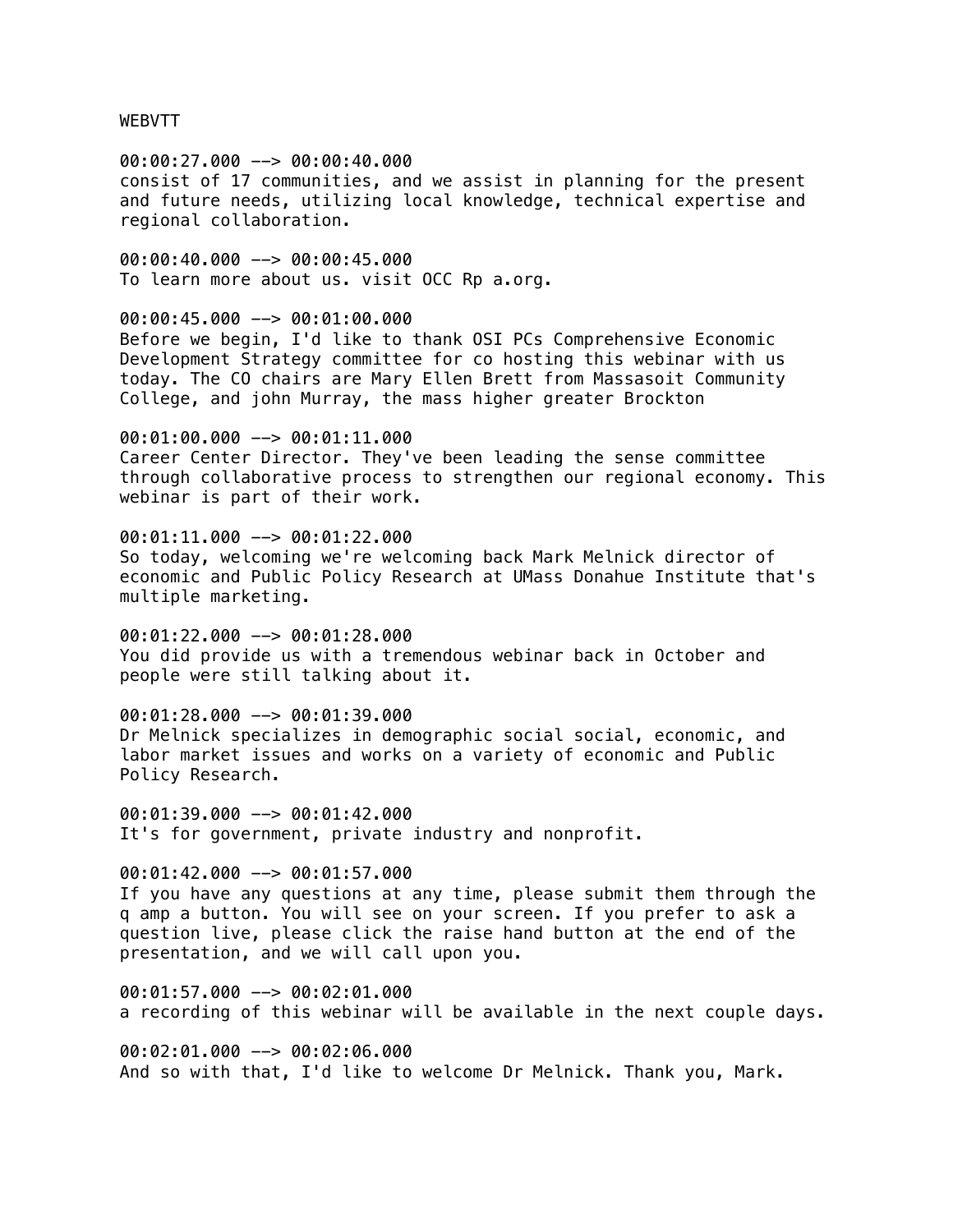00:02:06.000 --> 00:02:13.000 Great. Thanks, Barry and thanks to CP folks for inviting me back. And,

00:02:13.000 --> 00:02:17.000 and for inviting me back to talk with you all again today.

00:02:17.000 --> 00:02:27.000 You know, as we were talking right before the opening up the, the waiting room we're bringing all the participants in.

### 00:02:27.000 --> 00:02:42.000

You know, it's really been an interesting year, as it relates to economic development and workforce development and some of the other challenges that have been associated with public health crisis and the ways in which the economy has impacted folks and,

# 00:02:42.000 --> 00:02:55.000

you know, for us, it's been a learning exercise. So for me, you know, to come back and do kind of a repeat for some of the folks that we've talked to you before it's been useful and exciting.

### 00:02:55.000 --> 00:03:03.000

You know I mentioned to Mary and the others at the top that we actually have some new tracks that we're going to be testing out on you guys.

### 00:03:03.000 --> 00:03:18.000

So there's a few things that we've been doing along the way that we've been tracking continuously throughout the pandemic but then also analyzing new and novel data concepts as it relates to what's been happening in Massachusetts and what are some of

#### 00:03:18.000 --> 00:03:25.000

the, the impacts and one of the critical things right now as we sit here in May, middle of May.

 $00:03:25.000$  -->  $00:03:34.000$ 

Is that an economic recovery is occurring. There's a lot of positive indicators as it relates to the Massachusetts economy overall.

#### 00:03:34.000 --> 00:03:54.000

There are many reasons to view the pandemic as approaching an under control, in some ways, although I don't want to get too far out ahead of our skis there there's a lot of global concerns in terms of vaccine distribution as well as.

### 00:03:54.000 --> 00:04:09.000

Even the effectiveness of the vaccines, long term, but we think is critical and in highlighting right now is that we're seeing a lot of positive indicators about economic recovery in Massachusetts in the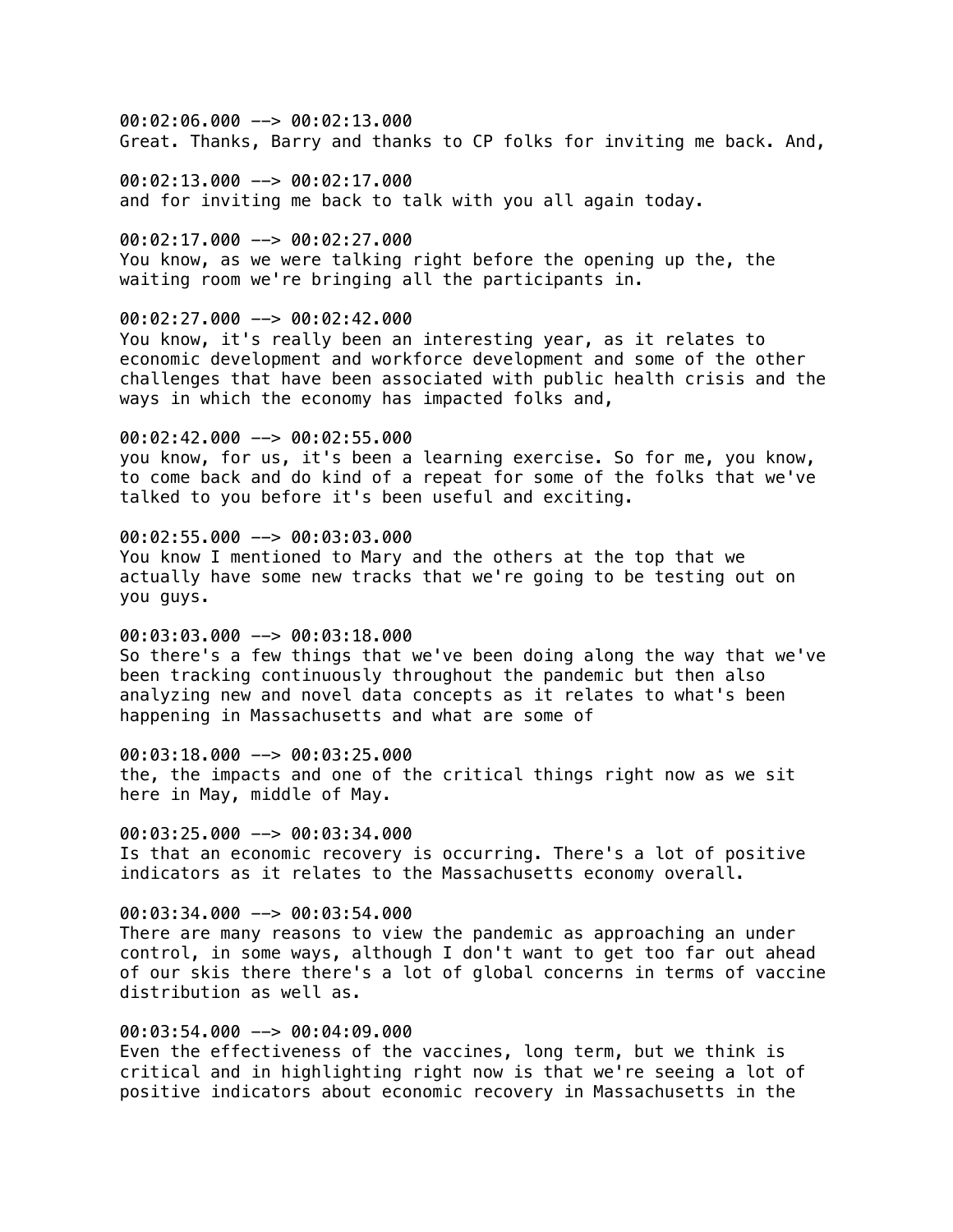nation.

#### 00:04:09.000 --> 00:04:25.000

But the big question I continue to raise and others continue to raise is recovery for whom, and we we stand at an important precipice as we talk about the coven 19 crisis because, and I can't recall if I use this phrase, with this group back in October,

#### 00:04:25.000 --> 00:04:41.000

but there's a lot of ways in which the coven 19 crisis served as the great reveal or of social inequality that already existed in Massachusetts and and other places, as the pandemic evolved as the economic crisis around the pandemic involved.

00:04:41.000 --> 00:04:50.000 The most impacted populations, it around our state tend to be those that were most vulnerable.

# 00:04:50.000 --> 00:05:05.000

These were people who were in low wage work, who were in service sectors of the economy were more likely to be renters were more likely to be paycheck to paycheck, we're more likely to be people of color in what that ended up meaning to folks who were

#### 00:05:05.000 --> 00:05:19.000

maybe already tenuous on the economic ladder in a, in a state that was performing well economically. So then when you pull the rug out from underneath these populations, what does that mean and what is recovery look like for those populations moving ahead.

# 00:05:19.000 --> 00:05:33.000

ahead. So with that, let me advance and go through some slides here. There are a few things that are repeats from when I talked to you folks in October, but there's several new things and updates within those data and I'll touch on those.

00:05:33.000 --> 00:05:41.000 So first, when they what was going on in the Massachusetts economy before the coven 19 pandemic.

#### 00:05:41.000 --> 00:05:56.000

In the old days, I used to have a bunch of slides about what some of these indicators were I'll move through it a little bit quickly so we're getting more into the new stuff but some of the things that really stood out pre pandemic in Massachusetts one

00:05:56.000 --> 00:06:00.000 we are the fastest growing state in the northeast and that's continued.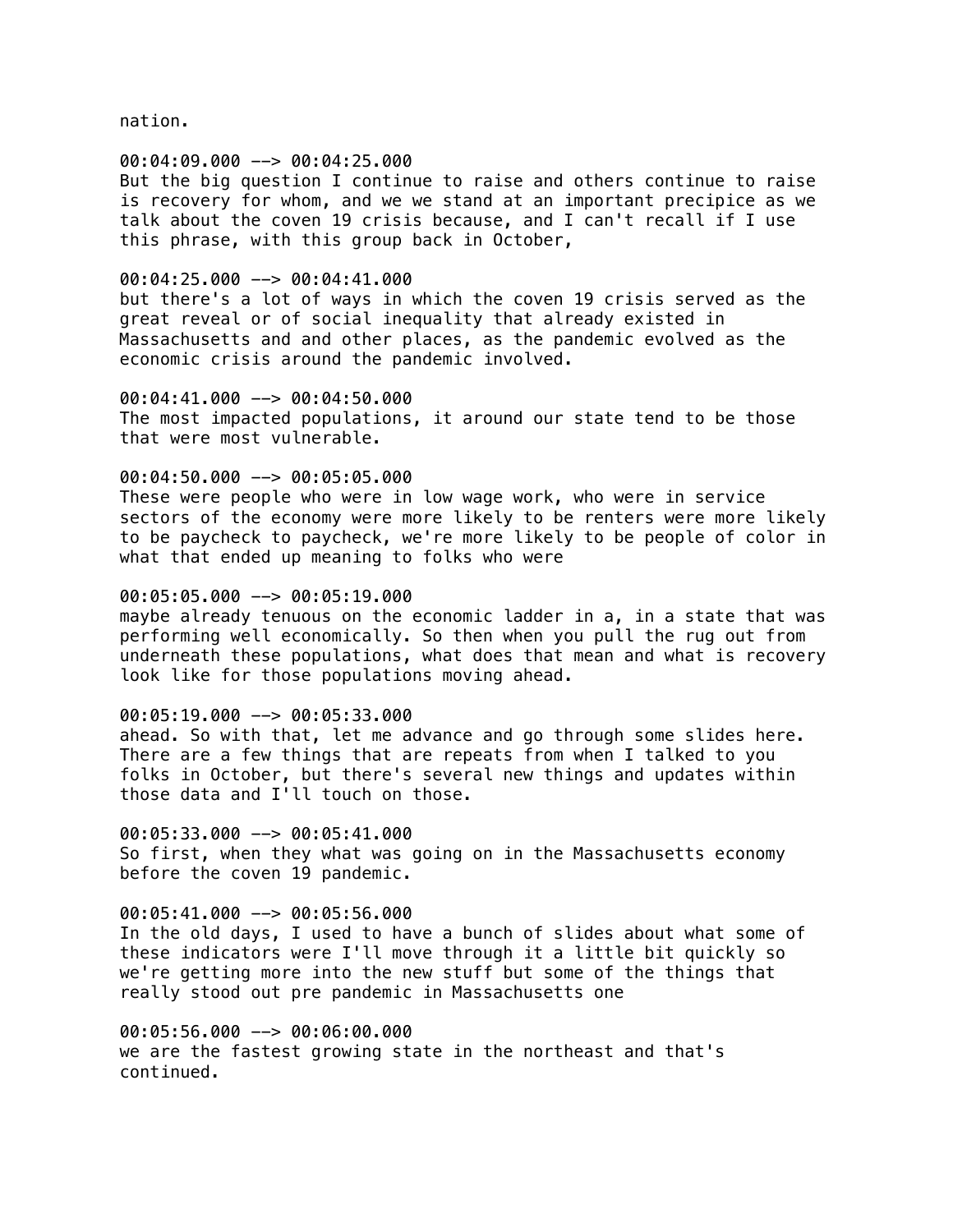00:06:00.000 --> 00:06:14.000 The 2020 census number for Massachusetts was recently released the state actually had one of its strongest years of population strongest decades of population growth in recent memory.

00:06:14.000 --> 00:06:18.000 And that's been a huge driver of economic growth in Massachusetts.

00:06:18.000 --> 00:06:21.000 Over the last several decades.

00:06:21.000 --> 00:06:37.000 Were also a leader in job growth in the northeast and a lot of that's been driven by the Greater Boston region, I noticed, I believe in the October meeting and I've done this and other ones where, if you look at 1990 to 2000 for example.

00:06:37.000 --> 00:06:49.000 Greater Boston made up 45% of Massachusetts, and also accounted for about 45% of the population growth over that same time period. If you fast forward to 2010 two today.

00:06:49.000 --> 00:07:01.000 Greater Boston still makes up about 45% of the region, but the population growth over that time period was about, made up about 67% of growth in the state.

00:07:01.000 --> 00:07:09.000 So Boston served as at the prime of it as the primacy of Greater Boston really stood out over the most recent growth.

00:07:09.000 --> 00:07:15.000 It has been a big factor in population and job growth in the state.

00:07:15.000 --> 00:07:29.000 Next the dominant sectors in the state have been related to the knowledge to knowledge based industries, we have a strong concentration around Life Sciences high technology, obviously healthcare and and higher education.

00:07:29.000 --> 00:07:41.000 And then, lastly importantly prosperity has not been evenly felt Massachusetts throughout the state with the most vulnerable demographic groups, and still struggling in the economy.

### 00:07:41.000 --> 00:07:58.000

And that, in different regions of the state having different economic outcomes as well so did highlight that the experiences were not evenly felt throughout Massachusetts, but it also set up a bit around, which populations are going to be most negatively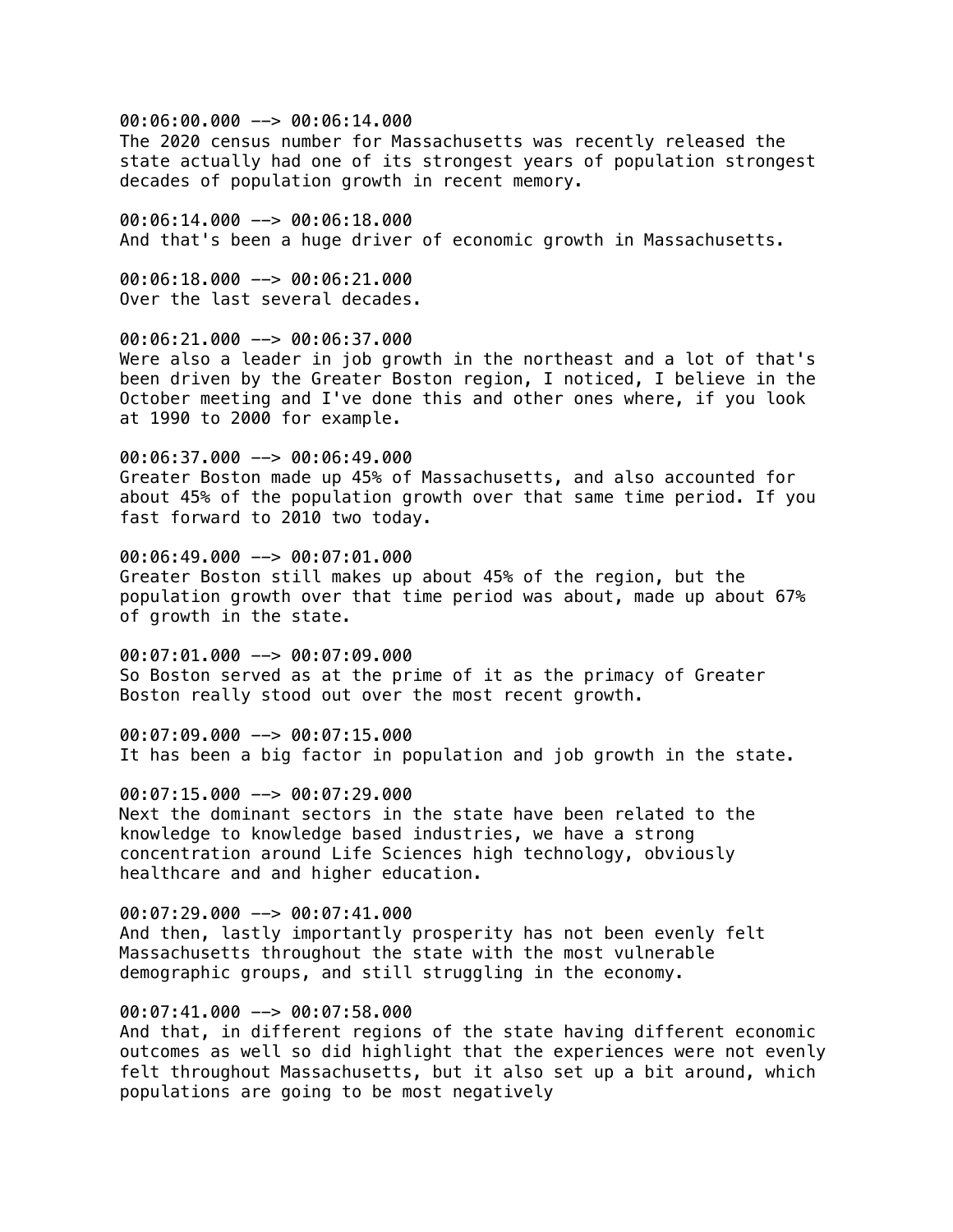00:07:58.000 --> 00:08:04.000 impacted when the pandemic too cold. So let's dive into the coven 19 economy now.

#### 00:08:04.000 --> 00:08:21.000

The first thing I wanted to touch on is that first notion of population growth in Massachusetts in part because I just I really enjoy this graphic but then also because we're seeing some really interesting things inside of this one is over the last decade,

### 00:08:21.000 --> 00:08:35.000

Massachusetts, while I noted has one of the has the strongest population growth in the, in the northeast. There are some really specific and idiosyncratic things about what population growth looks like in Massachusetts on this graphic I should have three

00:08:35.000 --> 00:08:47.000 different things. The purple shows international migration, the green

natural increase and blue domestic migration domestic migration what we're referring to is people moving from state to state.

00:08:47.000 --> 00:08:56.000 In, in the US and historically Massachusetts as a net loser on domestic migration.

00:08:56.000 --> 00:09:10.000 The only time where we are in net gainer was during the the recent. It was during the Great Recession, and that trend has continued even through the beginning parts of the pandemic with us being net losers on domestic migration.

00:09:10.000 --> 00:09:16.000 The green natural increase is the net difference between birth and death.

 $00:09:16.000$  -->  $00:09:24.000$ What we've seen historically in Massachusetts as a decline in in the net difference between birth and death.

00:09:24.000 --> 00:09:33.000 There's part of this as an aging population some New England states are actually net negative on this main for example has been that negative for a little while.

00:09:33.000 --> 00:09:36.000 We are still net positive.

00:09:36.000 --> 00:09:52.000 But it's really kind of approaching zero there's a couple of factors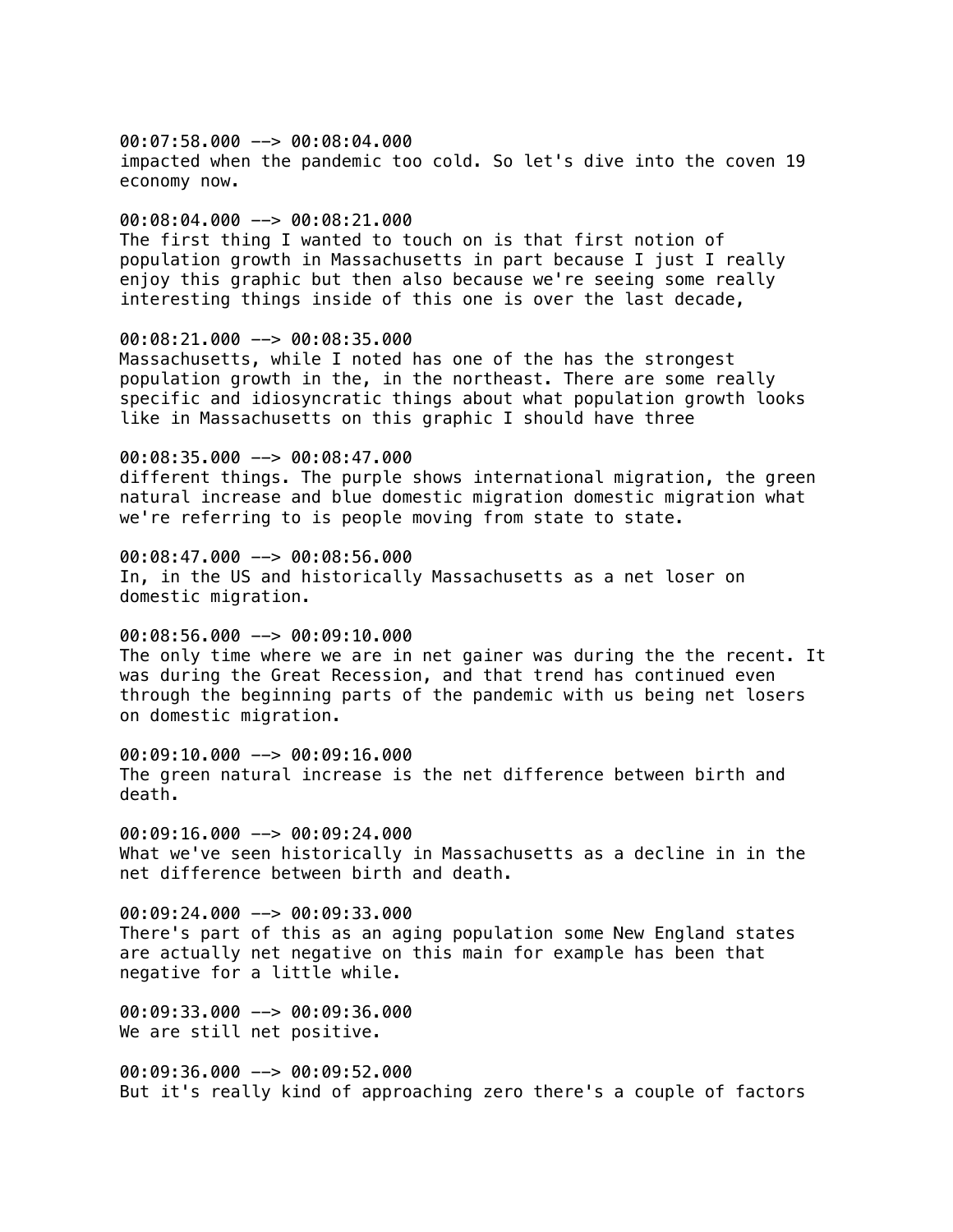one aging population to we have high female labor force participation rate in Massachusetts and generals highest in the nation, and three went very well educated female population, we

 $00:09:52.000$  -->  $00:09:59.000$ put those things together it's delayed family creation. And then it's also smaller household sizes.

# $00:09:59.000$  -->  $00:10:14.000$

But then, couple in the pandemic we see what another factor that's influencing naturally increase one inflated death in 2020, because of a pandemic and deflated fertility, because of a pandemic.

## 00:10:14.000 --> 00:10:30.000

There were a lot of snarky and cute things on Facebook suggesting that we were going to have this baby boom nine months after the pandemic started because people were stuck at home and, you know, as somebody with two children, the job became of people

#### 00:10:30.000 --> 00:10:47.000

better, that it would only be a rash of first children that would happen nine months later, because of how hard things were with families but the reality was economic insecurity D presses fertility it doesn't increase it so being stuck at home was not

#### 00:10:47.000 --> 00:10:58.000

going to lead to more births necessarily and it certainly is not the case. And we see this natural increase the coming down, international migration is the real story.

#### 00:10:58.000 --> 00:11:16.000

Massive Massachusetts would have lost population dating back to 2010. If it were not for the increases in international migrants in foreign born laborers account for 80% of the labor force growth in Massachusetts since 1990 growth of the International

#### $00:11:16.000$  -->  $00:11:26.000$

population in Massachusetts has also led to a dramatic change in our racial makeup of the state. In 1990 we had no cities in Massachusetts that were majority non white.

# 00:11:26.000 --> 00:11:40.000

Today, we have 12 cities that are majority, non white, and then we'll see how that may have changed with a 2020 census members become available, but as you can see as well, international migration has dropped precipitously in recent years, part of it

### 00:11:40.000 --> 00:11:53.000

Part of it was some federal changes with the Trump administration and some cooling I think about the are chilling effects when it comes to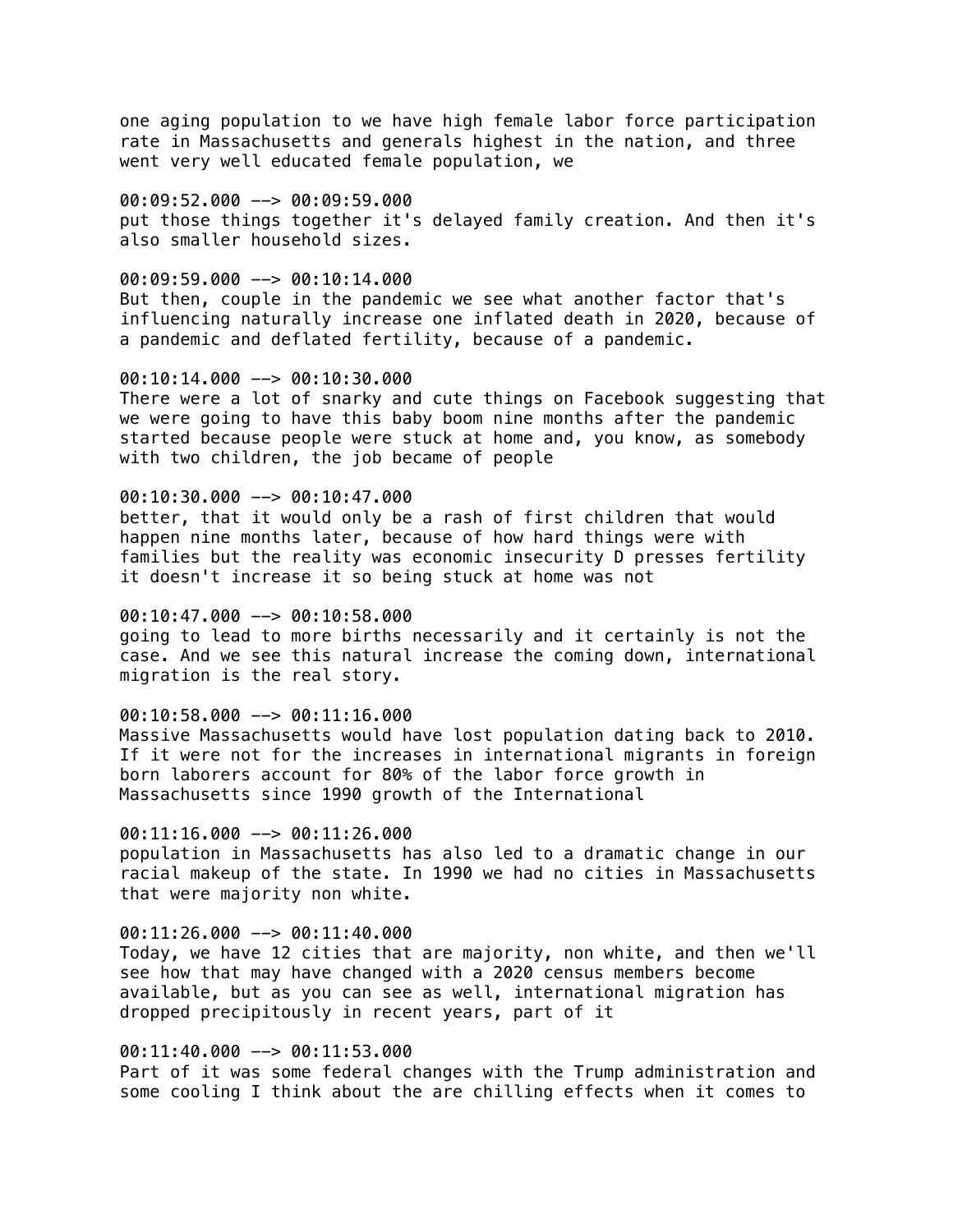just the rhetoric around immigration, but then obviously in the pandemic there was significant reductions and people

# 00:11:53.000 --> 00:12:10.000

moving and coming across borders, students and so on. But this is the story of population change recently in Mass Comm summer of 2020 unemployment rates in Massachusetts hit historic highs.

00:12:10.000 --> 00:12:15.000 We actually had the highest unemployment rate in the nation.

#### 00:12:15.000 --> 00:12:32.000

In August, July, August, with unemployment rates, reaching as high as 16% of Massachusetts, a part of the reason why our unemployment rate was so high in Massachusetts was most of the northeastern states were the first ones impacted by the pandemic.

### 00:12:32.000 --> 00:12:47.000

And our state government was particularly cautious when it came to some of the social distancing procedures that were put into place. So our unemployment rate significantly lagged behind the US, when it came to recovery.

## $00:12:47.000$   $\rightarrow$  00:13:04.000

As we'll see now with our most recent unemployment figures the Massachusetts unemployment rate currently sits at 6.8%. The us at 6%. And our quarterly growth, particularly in our knowledge based industries in our in our growth in state GDP, which I'll

#### $00:13:04.000$  -->  $00:13:20.000$

touch on a little bit later has outstripped that of the US and part of that's because we have a lot of highly productive high wage knowledge based industries that have continued to that have performed well recently and that's really boosted the the economy

00:13:20.000 --> 00:13:28.000 but overall that you know this indicators come down dramatically over the last few months for the state.

## $00:13:28.000$  -->  $00:13:37.000$ What is particularly telling when we think about the economic downturn has been the impact on the unemployment claims system.

#### 00:13:37.000 --> 00:13:51.000

This graphic here looks at Unemployment Claims dating back to, like, 1987 in Massachusetts and the gray bar vertical bars that you see on your screen show the different recessions and the thickness is how long those recessions took place.

00:13:51.000 --> 00:14:02.000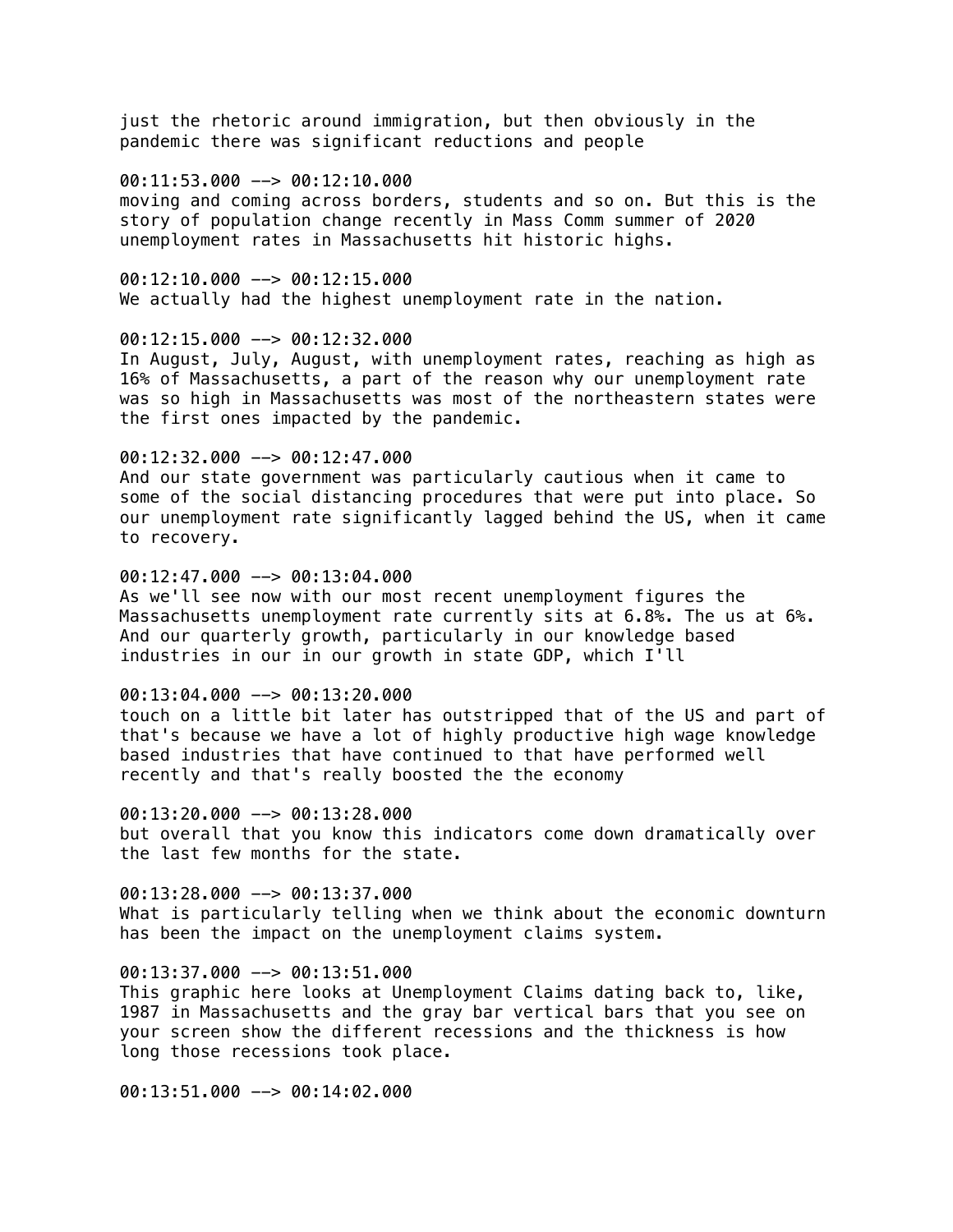As we can see, looking at this chart Kobe 19 is has no analog when we think about the impacts of rapid unemployment.

### 00:14:02.000 --> 00:14:17.000

You know, we will all live through the great recession and in it it was a you know obviously a terrible time the economy. There's no comparison between the weekly unemployment claims that we were seeing during the Great Recession is Pete compared to coven

#### 00:14:17.000 --> 00:14:32.000

to coven back in March. The peak claims in that thing was the third week of March with 181,000 workers, and even now as the unemployment rate continues to drop the weekly unemployment claims are still quite similar to what they were at the peak of the

00:14:32.000 --> 00:14:37.000 Great Recession, but again coming down substantially.

00:14:37.000 --> 00:14:43.000 One of the important stories when we think about the coven 19 recession, and the last couple of recessions in.

### 00:14:43.000 --> 00:14:59.000

In, the United States has been the level of unequal in this in these recessions or more importantly the degree to which low earners, are the ones more impacted by the economic downturn, that wasn't always the case when we look at historic recessions.

# 00:14:59.000 --> 00:15:19.000

This is a graphic that we list lifted from an article from the Washington Post a few months back that looked at the 19 92,001 2008, and the current coronavirus recessions and looked at core tiles, of job loss by earning levels, and we look at the 1990

#### 00:15:19.000 --> 00:15:32.000

recession, for example, everyone's affected somewhat similarly, in the 2001 recession, there is a bit of gap between the highest earners and the lowest earners but it isn't dramatic for the 2008 recession.

00:15:32.000 --> 00:15:36.000 The 18 recession we see that gap gets a little bit bigger.

#### $00:15:36.000$  -->  $00:15:54.000$

And then when we look at the coven 19 recession that gap is massive. And in particular, the level in degree to which job loss was specifically focused on the lowest earners in the economy.

## 00:15:54.000 --> 00:16:12.000

So, in a ties back to the statement I needed the beginning about those populations that were already vulnerable being made more vulnerable by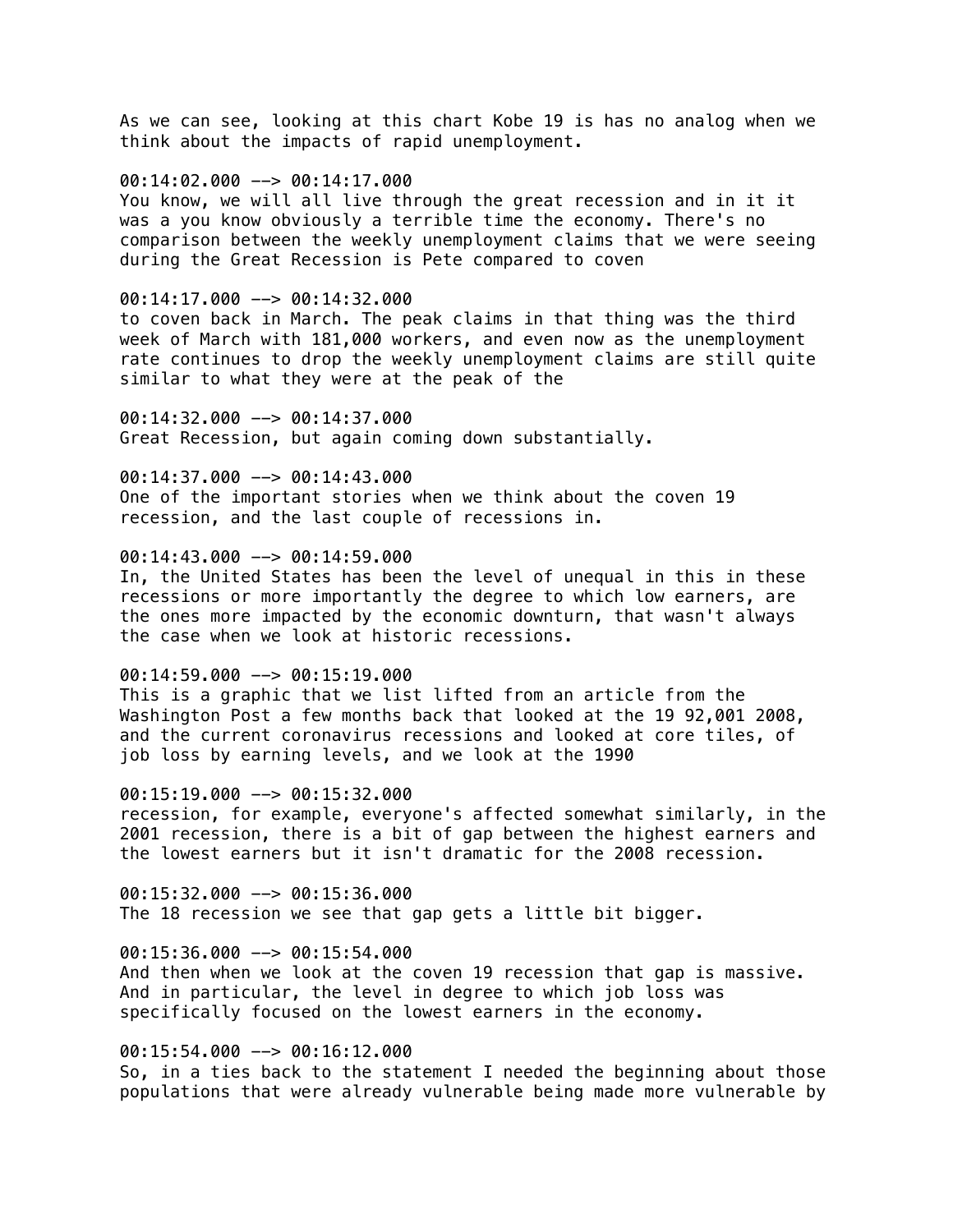the recession, a lot of that is driven by the activities that were most impacted by the recession which industries

### 00:16:12.000 --> 00:16:26.000

and in particular service based industries that require face to face interaction, such as hospitality, restaurants and food services, personal services such as you know massage naval dry cleaning, that kind of stuff.

00:16:26.000 --> 00:16:33.000 But as you can see the lowest earners dramatically impacted by the economic downturn, sorry.

00:16:33.000 --> 00:16:34.000 Okay.

00:16:34.000 --> 00:16:49.000 Similarly, when we look at demographics we see dramatic changes or dramatic impacts when it comes to, who was unemployed graphic on the left, what's the gender in the in the difference between men and women on unemployment.

# 00:16:49.000 --> 00:17:02.000 Generally these lines move together we see sometimes that the unemployment rate being lower for women than for men in part because labor force participation tends to be lower for women than men.

00:17:02.000 --> 00:17:12.000 But what we did see this recession was a spike for female labor for unemployment. Part of that again as a function of the industries that were most impacted.

00:17:12.000 --> 00:17:28.000 We've seen a lot of articles and analysis about referring to this as a session. Some of that is a function of what we're seeing in unemployment some of that would be a function of what we see in labor force participation in focus, and the degree to which

00:17:28.000 --> 00:17:39.000 responsibilities in the household caring for children are older adults or something to that nature may fall more on the female members of the household and then the men.

00:17:39.000 --> 00:17:55.000 Similarly on educational attainment we see trends in terms of who was most impacted. And not surprisingly based on all the things I've been saying over the last several minutes, folks with less than a bachelor's degree were dramatically hard during the

00:17:55.000 --> 00:18:13.000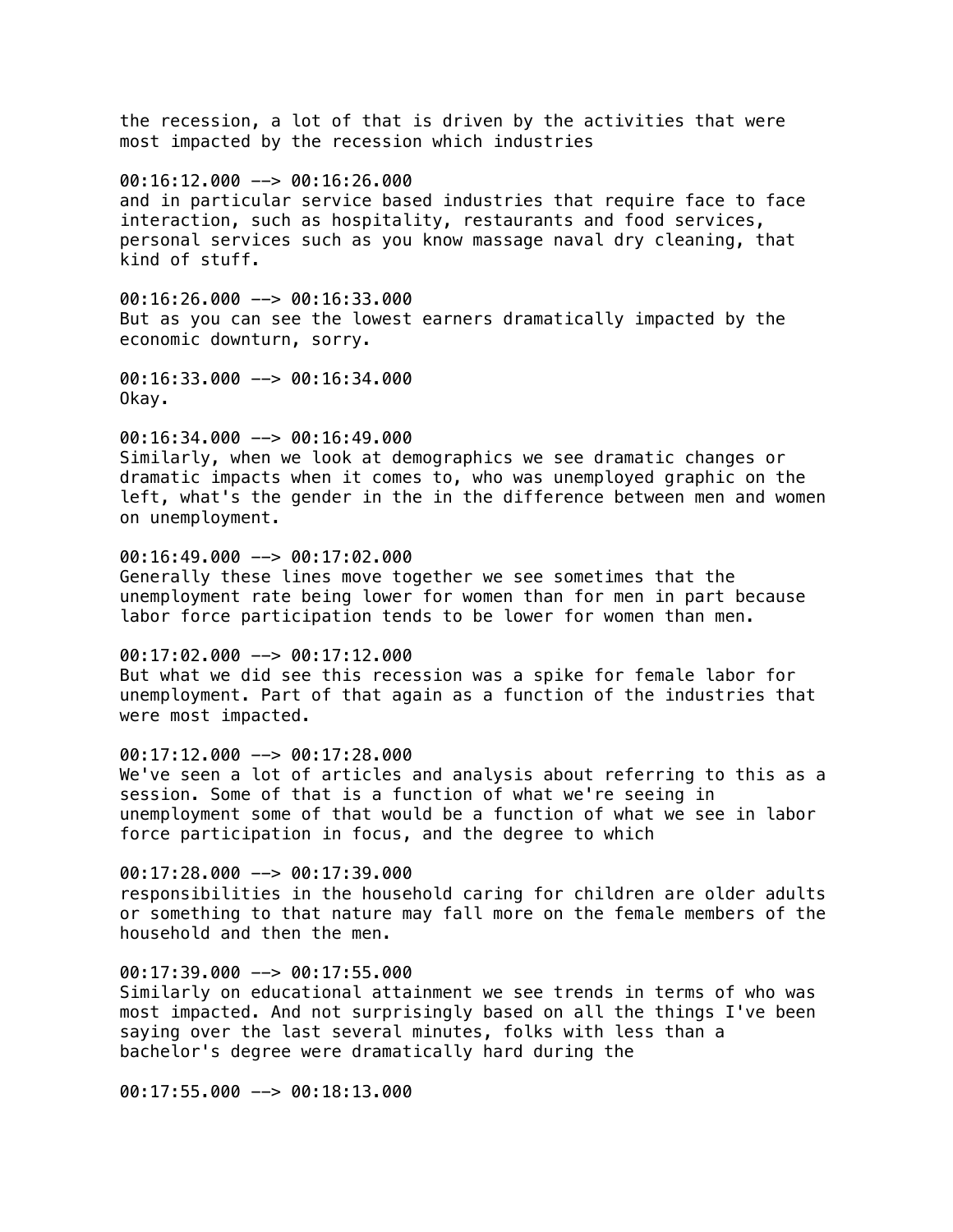the coded shut down and we see as a very high unemployment rate for folks with what's less than a bachelor's degree in fact, if you follow the bachelor's degree or higher line does not dramatically different the unemployment rate today than it was in

00:18:13.000 --> 00:18:14.000 March.

 $00:18:14.000$  -->  $00:18:28.000$ You know, maybe a point or so higher, where we really see the impact is for folks with less than a bachelor's degree, and it kind of mirrors that of what we would understand for folks who have work that is easily done remotely.

00:18:28.000 --> 00:18:42.000 When we look at some other demographic characteristics similar trends present themselves, the graphic on the left, look at the unemployment rate in gold for white folks, and in the purple for people of color.

 $00:18:42.000$  -->  $00:18:59.000$ 

And again, as with it during this economic downturn the impact on non white residents been dramatically higher than for white residents and looks quite similar to the trend that we saw on educational attainment.

00:18:59.000 --> 00:19:19.000 And then on age. What we found is that younger adults in particular were most impacted by the economic downturn, with unemployment rates being severely elevated for the 16 to 24 age group and again I think this ties very well to the industry structure

00:19:19.000 --> 00:19:22.000 of who was laid off.

 $00:19:22.000$  -->  $00:19:36.000$ This next graphic or info graphic that we create it looks at a profile the Massachusetts of unemployment unemployment insurance claims that's a little different than the unemployment rate but these are the folks who are applying for unemployment insurance,

00:19:36.000 --> 00:19:45.000 and how their characteristics how the characteristics of the population who have applied during the pandemic look different than the population before the pandemic.

00:19:45.000 --> 00:19:54.000 And what we see here is one the pandemic affecting women more than men before the pandemic about 60% of claimants for male.

00:19:54.000 --> 00:20:03.000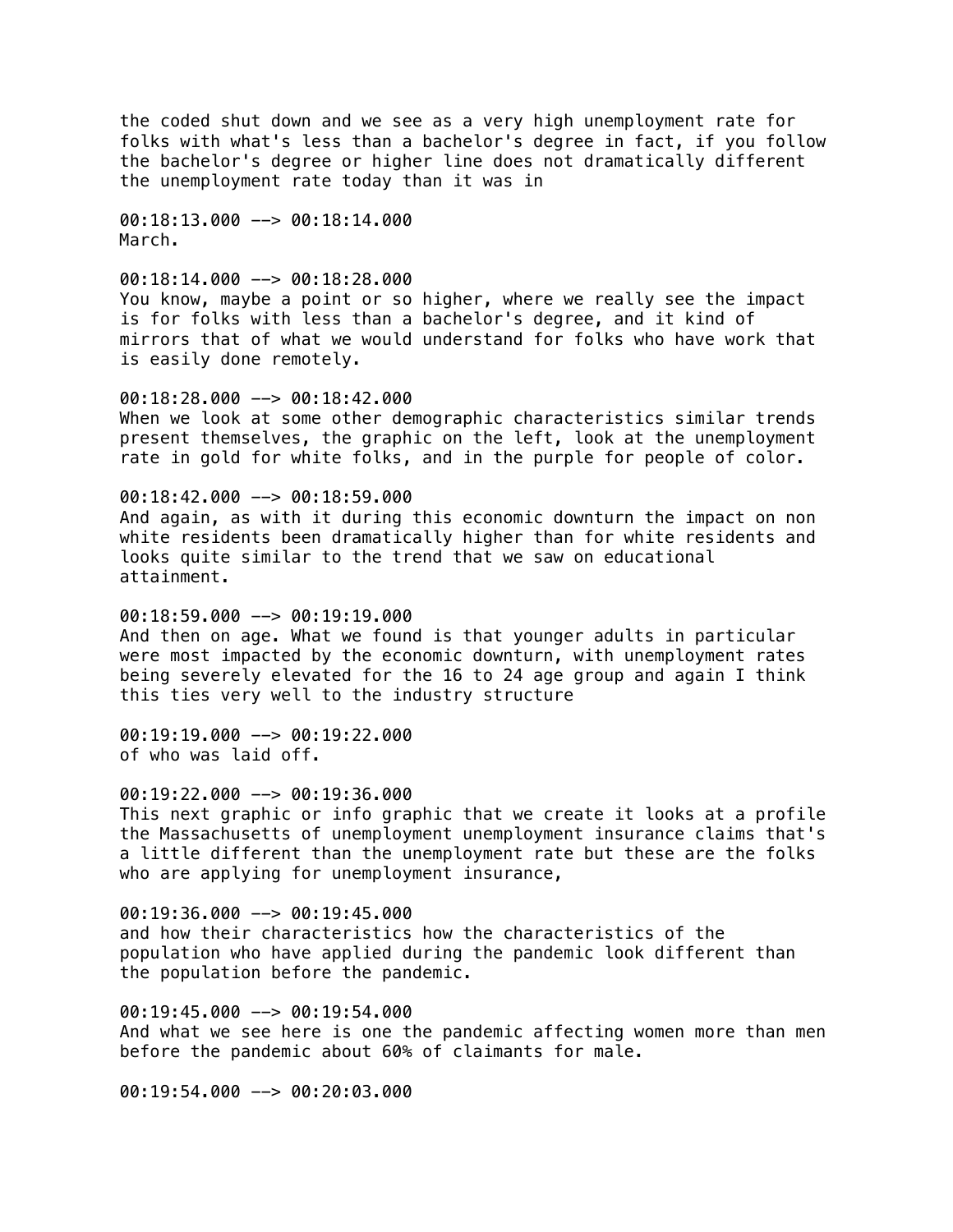Now it's about 48% male with 52% being female 65% of claimants have less than a bachelor's degree on the bar chart in the upper right.

### 00:20:03.000 --> 00:20:14.000

What we show here is the percent of the labor force or racial or ethnic group makes up, compared to the percent of the claims.

## $00:20:14.000$  -->  $00:20:29.000$

During the pandemic and what's important here is to showing that you know obviously the majority of claims still come from white workers because most of the state is white, but proportionately what we're seeing is more impacts for black and African American,

### 00:20:29.000 --> 00:20:45.000

and Latinx communities. And then, noting, as they have in other places that lower wage workers were more likely to be impacted with 60% of the claimants earning less than \$700 a week, on average.

#### 00:20:45.000 --> 00:20:59.000

So I already noted once before and here's some of the new deep cuts or new cuts for the analysis that we're doing in some of the parts of the road show, we noticed before about the impact of working from home.

# 00:20:59.000 --> 00:21:15.000

And in those folks who were able to work from home and continue life as normal. In the pandemic or continue to work regularly. This graphic here looks at each municipality and Massachusetts in the percent of workers who are able to work from home.

#### 00:21:15.000 --> 00:21:31.000

What I think is really interesting about this graphic, of course, is the degree to which telework capable workers are concentrated in Boston suburbs, we know these to be more affluent areas so these are folks who are working in knowledge base and industries

# 00:21:31.000 --> 00:21:41.000

and they're more able to transition work day to day two things that were, you were able to transition work day to day to home.

## $00:21:41.000$  -->  $00:21:53.000$

And conversely that when we look at some other locations, particularly some of our gateway cities we see quite different things you know again here, hopefully, look closely, and I can't believe I'm having a hard time doing this but you know we see Boston

00:21:53.000 --> 00:21:54.000 here.

00:21:54.000 --> 00:22:09.000 But then you know Everton Chelsea places like that where you're going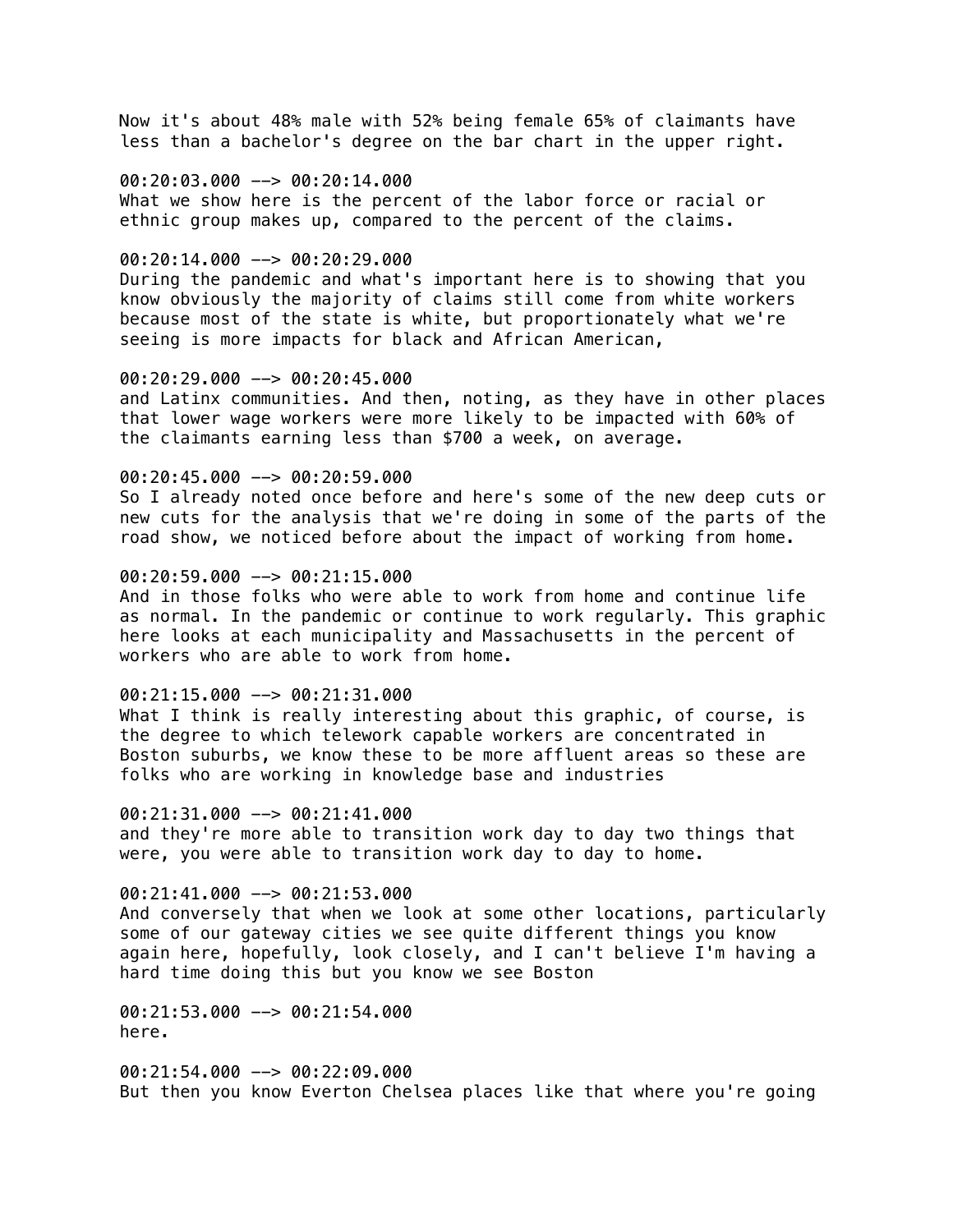to have more workers who are in service based industries and we see this significantly lower percentage some of our gateway cities in the West holy open Springfield of, and we see that

 $00:22:09.000$  -->  $00:22:25.000$ also in the OC PC region as well about some of our eggs, apologize for

pumping this but some of our urban areas, having lower percentage of workers are able to tell work, Massachusetts.

00:22:25.000 --> 00:22:38.000 However, ranked fourth in the US, in terms of the percent of households in which, at least one adult was able to substitute all or some of their work to in person, excuse me to teleworking.

00:22:38.000 --> 00:22:51.000

So we right we went forth nationwide not terribly shocking but some of the ones that we see that are the highest also are ones that have high concentrations of different kinds of knowledge based industries particularly think about places like Maryland

00:22:51.000 --> 00:22:56.000 in Connecticut, and New Jersey.

 $00:22:56.000$  -->  $00:23:12.000$ 

But Massachusetts springs forth and this is a new data concept, by the way, the Census Bureau, our government is not always or the census not always known for creating real time and fast data collection processes, but they actually put out a new household

00:23:12.000 --> 00:23:16.000 in business survey at the beginning of the pandemic.

00:23:16.000 --> 00:23:29.000 Measuring impacts in real time, and it's been a really cool tool to look at ways in which the pandemic impacted various elements of the population.

00:23:29.000 --> 00:23:44.000 There are limitations of those data about the geography it's available, mainly it's at state or large metros, so you can't dig down into smaller geographies, but it does tell some pretty interesting stories as it relates to lifestyle changes and economic

00:23:44.000 --> 00:23:47.000 changes associated with the pandemic.

00:23:47.000 --> 00:24:03.000 Similarly, within the household Paul's, they asked residents, what they use stimulus text for, and for stimulus checks that were received in Massachusetts, the vast majority were used for basic household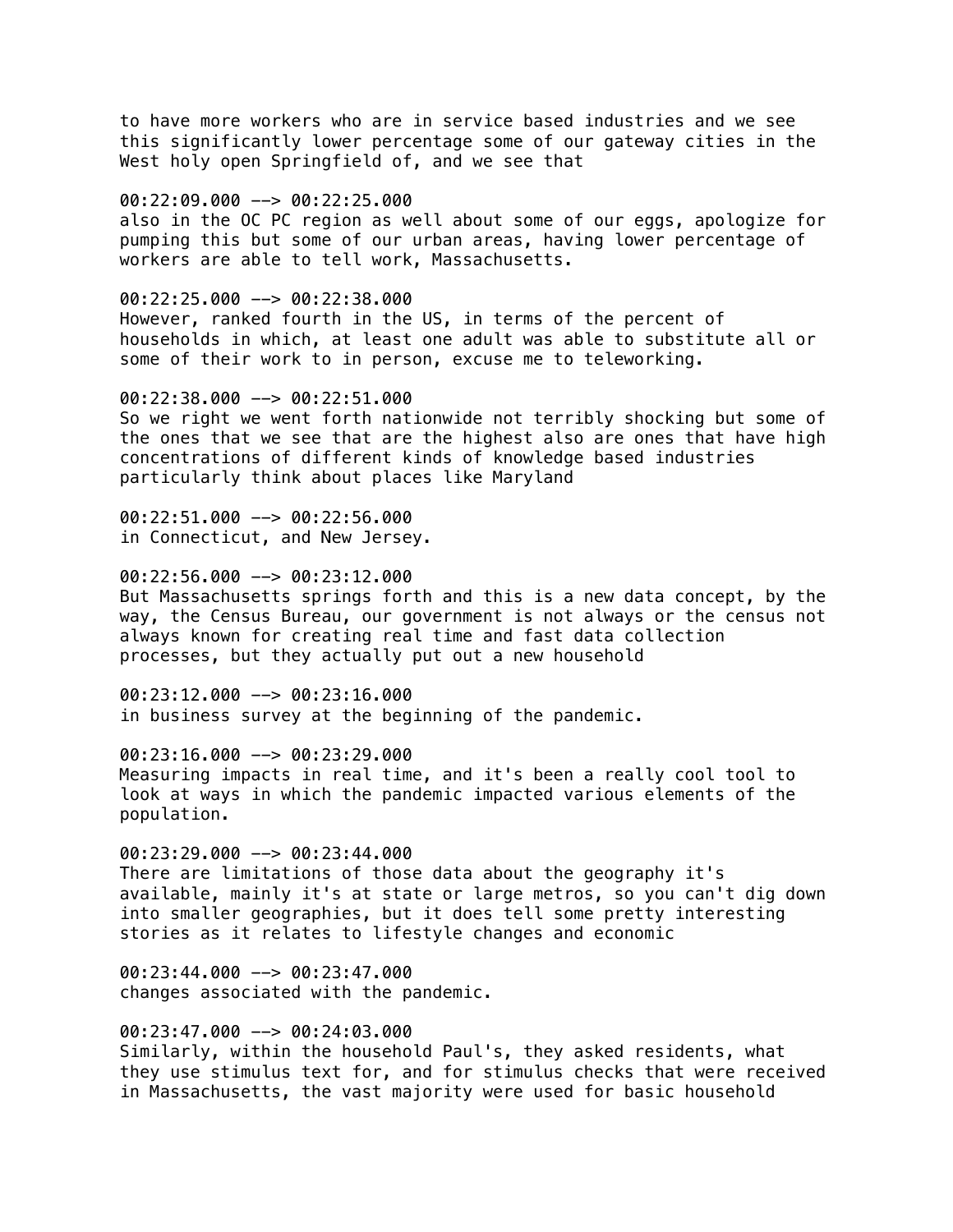expenses, including food and housing and when I,

00:24:03.000 --> 00:24:25.000 one of the positive stories I think that we would can really tell about the pandemic is the ways in which public policy actions were effective at stemming the economic downturn, by putting money in the pockets of people, personal income was elevated during

00:24:25.000 --> 00:24:42.000 the pandemic and I think that helped keep the economy afloat, but then secondly was put by putting money in pockets of folks, coupled with eviction moratoriums, it helped with housing stability issues in general and we see here how both of these factors

00:24:42.000 --> 00:24:52.000 would have paid would have paid off in terms of helping stabilized different elements of the economy business confidence in Massachusetts has been on the rise.

00:24:52.000 --> 00:25:02.000 This graphic here shows aims the associated industry of Massachusetts monthly business Confidence Index it's a little bit of an awkward score.

00:25:02.000 --> 00:25:12.000 Score 50 means neutral above 50 means business confidence is in a positive in the positive and under 50 is negative.

00:25:12.000 --> 00:25:30.000

But what I think is important here is showing unsurprisingly the business competence was was quite low throughout the pandemic and was below the 50% threshold through March through the end of 2020, and then how it slowly began to increase over the last

 $00:25:30.000$  -->  $00:25:36.000$ several months and now business confidence in Massachusetts is still not as high as it was.

00:25:36.000 --> 00:25:55.000 At the beginning of 2020 but is at least approaching similar levels and I think some of the announcements recently from the CDC, and the governor's office that have signaled elements of the pandemic being more under control or approaching an end point.

00:25:55.000 --> 00:25:58.000 Take with caution against some.

00:25:58.000 --> 00:26:03.000 I would expect this number only rise as the, as the summer goes on.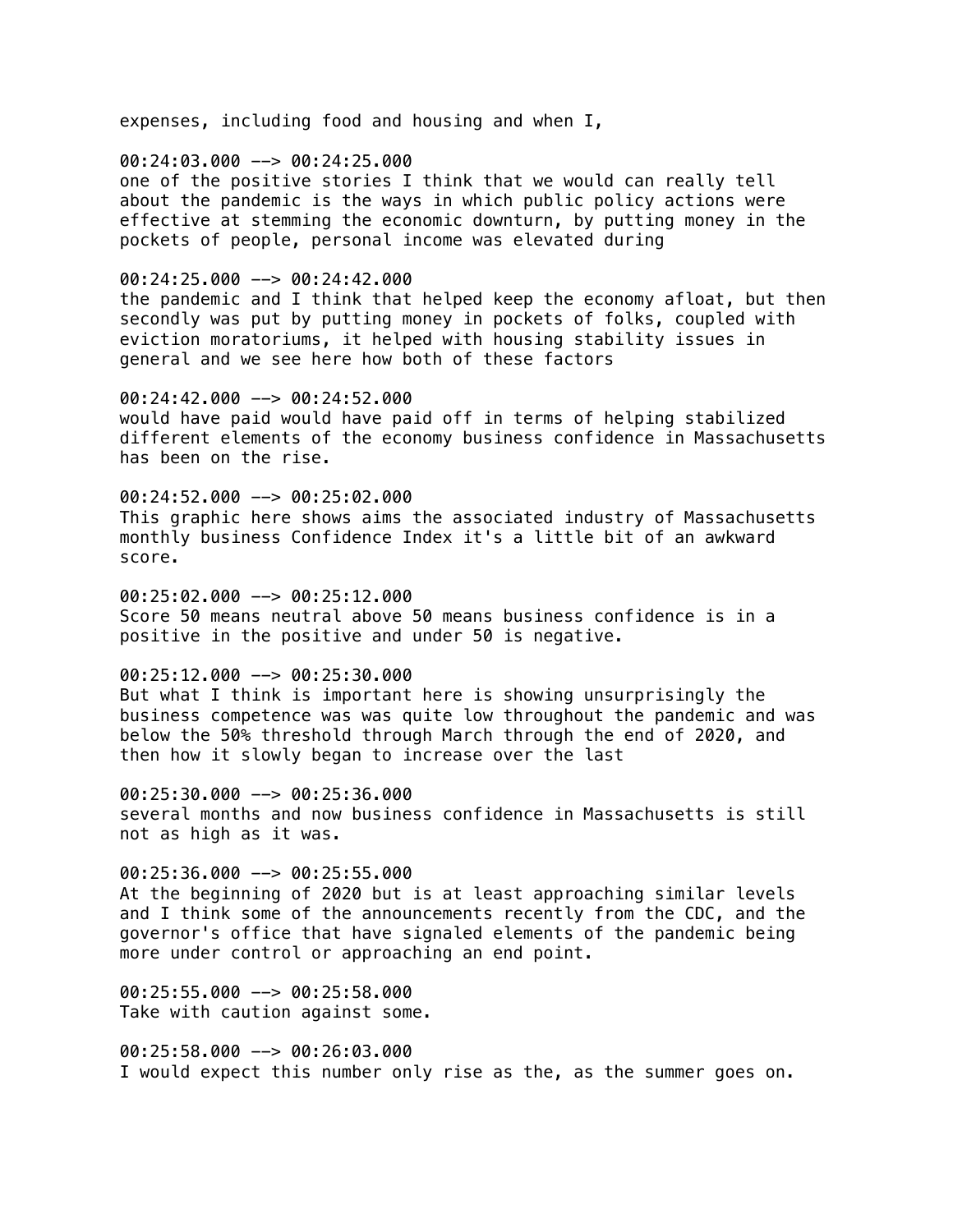00:26:03.000 --> 00:26:11.000 Now, since the start of the lockdown and what are some other things that have been impacted, what is housing.

# $00:26:11.000$  -->  $00:26:20.000$ One of the things that we've seen is a sense of starting to lock down a significant decrease in Greater Boston in terms of rent prices.

#### 00:26:20.000 --> 00:26:32.000

There's been a little bit of a shell game that's taken place with household rents were some markets have seen an increase that are further afield from Boston but are still in Greater Boston.

00:26:32.000 --> 00:26:36.000 But neighborhoods within Boston seeing a decrease.

## 00:26:36.000 --> 00:26:48.000

We think this is a temporary decline, especially because of the depressed elements of the rental market in Greater Boston associated with students.

## 00:26:48.000 --> 00:27:01.000

On the other hand, housing prices went up dramatically during the recession throughout the state. And in part because of both a women it's a male, and part of a limited supply.

# 00:27:01.000 --> 00:27:19.000

In, in the sales market homes are getting gobbled up very very quickly, will be releasing in the next couple of weeks the Greater Boston housing report card which I suspect some number of you track that report, and will continue to hit in that about the

# 00:27:19.000 --> 00:27:31.000

importance of housing production in Massachusetts as a means for stabilizing home prices in Massachusetts in general as we still have some of the highest prices in the country and why that's relevant.

00:27:31.000 --> 00:27:42.000 Even the context of the pandemic is that those populations that were made most vulnerable from a downturn any kind of downturn or those were the lowest end of the income scale and most likely to be renters.

### $00:27:42.000$  -->  $00:28:02.000$

One of the interesting stories that we we uncovered in the pandemic was the, the relationship between housing, and the in the public public health outcomes associated with cocaine 19 and in particular the ways in which gateway cities functioned as types

00:28:02.000 --> 00:28:06.000 of hotspots for the coven outbreaks.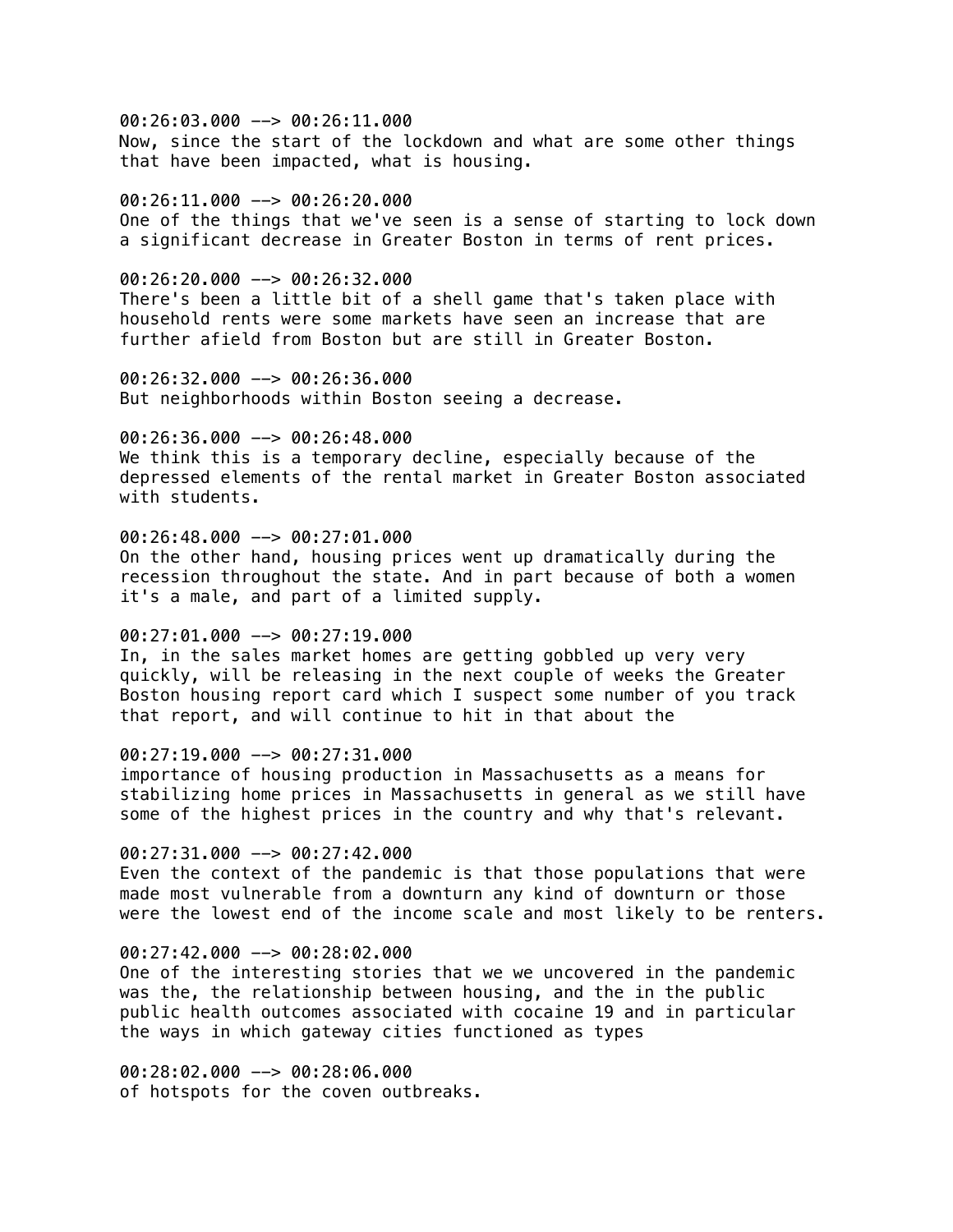#### $00:28:06.000$  -->  $00:28:25.000$

One of those interesting measures was looking at the covert case rate by community and comparing it with some demographic and socio economic characteristics available from the Census Bureau, the most telling for us was the relationship.

### 00:28:25.000 --> 00:28:41.000

And this was this, the strongest correlation, it was statistically significant the most predictive of an outbreak within a community was the level and amount of crowded housing within your community, and it makes sense because any kind of communicable

### 00:28:41.000 --> 00:28:51.000

diseases mainly passed through air particles, people who are living in close quarters are much more likely to pass coven amongst each other.

#### 00:28:51.000 --> 00:29:04.000

But the second part of the story that's critically important here is that people live in crowded housing and we're defining crowded housing here is more than one person per room, people are living in crowded housing general generally for economic reasons,

### 00:29:04.000 --> 00:29:21.000

and that is that, you know, people are are living in multigenerational are doubling up, because that's what they can afford. So ties back again to housing production and its importance in the region overall Chelsea, in particular had the highest case

### $00:29:21.000$  -->  $00:29:40.000$

rate has the most crowded housing in the state and has also jockeys with Lawrence for having the highest case rate in Massachusetts, others that standout Lynn Everett revere will Brockton density is obviously tied to this right but what was important

### 00:29:40.000 --> 00:29:55.000

and one of the things we dry out is like even extremely dense places like Somerville in Cambridge, had much lower case rates than other gateway cities, and that obviously ties back to socio economic status as the median household incomes and places like

00:29:55.000 --> 00:30:01.000 Cambridge and Somerville, being much higher than a place like Chelsea.

00:30:01.000 --> 00:30:07.000 Also the occupational structure of a place like Somerville in Cambridge being much different than Chelsea.

00:30:07.000 --> 00:30:14.000 So, the folks who worst continue to work in Chelsea we're, we're in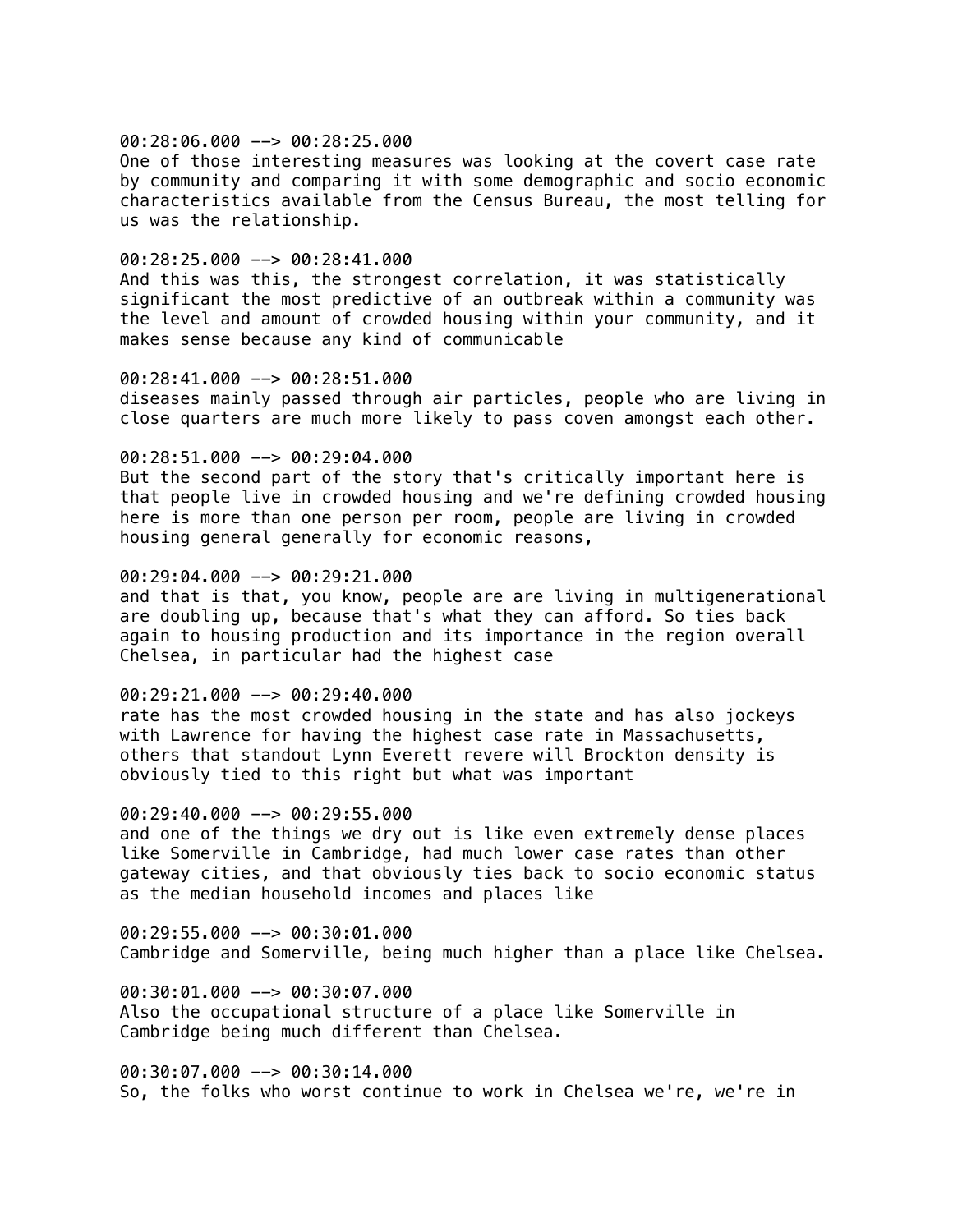front line occupations compared to folks who can work remotely.

00:30:14.000 --> 00:30:16.000 In a knowledge based industry.

#### 00:30:16.000 --> 00:30:31.000

So, economic recovery one year into the pandemic what else are we seeing. Well the vaccine rollout is an important part of the story and it's a long is long under way across the US and at our current pace, everyone can be vaccinated this year.

## 00:30:31.000 --> 00:30:49.000

The graphics here so the daily reported doses by manufacturers and then the. On the right we have a case of uptake now we know that there's a slow down and people receiving their vaccinations, some of the some vulnerable and harder to reach populations

00:30:49.000 --> 00:30:56.000 that seem to slow down. We also see folks who are resistant for any number of reasons.

## 00:30:56.000 --> 00:31:12.000

So we, I think it's, you know, unlikely that we vaccinate everybody, but it's important to highlight that the economic recovery is tied to the public health crisis and the degree to which we're able to fully vaccinate folks.

00:31:12.000 --> 00:31:34.000 Only continues to open up different elements of the economy and long term and we're walking into the summer we know that the outdoor activities are less likely to see passing of the vaccine, of the, of the Kobe by the vaccine obviously is a critical part

00:31:34.000 --> 00:31:39.000 of getting the economy moving again.

### $00:31:39.000$  -->  $00:31:58.000$

Massachusetts is among the leaders in vaccinations we we have 44% of our population being fully vaccinated and at least 61% having at least one dose we're seeing the impact in terms of new reporting data, as well as hospitalizations and death and while

 $00:31:58.000$  -->  $00:32:05.000$ I am not an epidemiologist the marriage of epidemiology and sociology and economics has been very clear.

## 00:32:05.000 --> 00:32:20.000

This year, and so I thought it was important for us to be able to to release report on some of these things, and especially the role of vaccines play in reopening, we as a state ranked second in the nation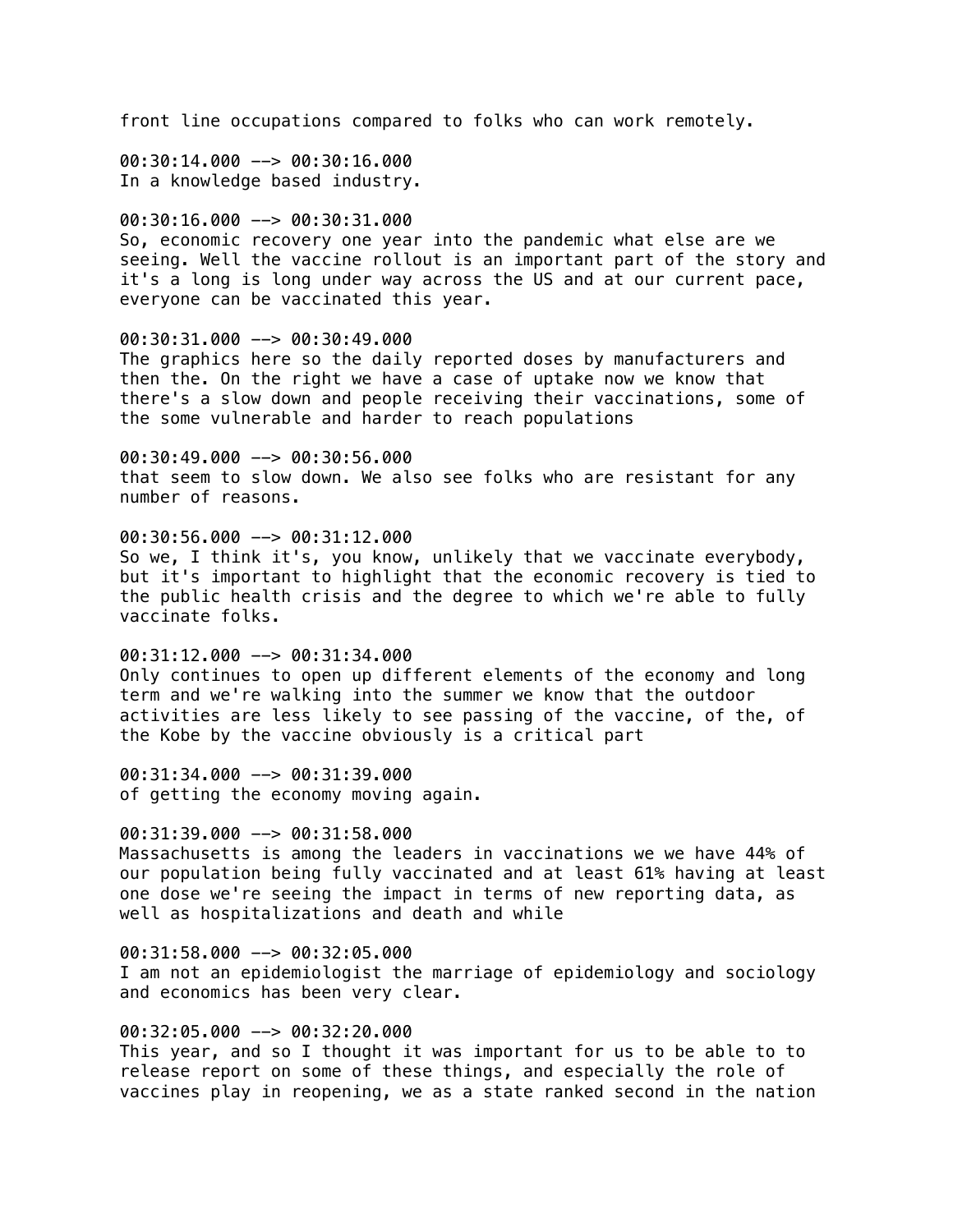in terms of percent of residents with at least 00:32:20.000 --> 00:32:29.000 one shot. And third, 1% of residents were fully vaccinated 00:32:29.000 --> 00:32:48.000 importantly though in the vaccine story is recognition again that what we need full vaccinations and seeing more of the population getting vaccinated it's also tracking and being careful from a social distancing perspective about what we, what we're doing 00:32:48.000 --> 00:32:50.000 in the coming months. 00:32:50.000 --> 00:32:56.000 Right now the manufacturers are suggesting that these vaccines are good for six months. 00:32:56.000 --> 00:33:10.000 There is some evidence to suggest that it might not be quite six months and when people might need a booster. So, you know as much as it's it's exciting to see the CDC make certain announcements that they're making.  $00:33:10.000$  -->  $00:33:24.000$ I would be cautious to declare the pandemic over, because we are going to have these phases later on down the road, about when we are providing boosters to people, and then also secondarily, while the US is actually getting vaccines and a pretty good 00:33:24.000 --> 00:33:34.000 way for nations are struggling to get the vaccines and their populations and that can have supply chain and other economic effects down the road. 00:33:34.000 --> 00:33:40.000 I know they're already that strong state economic recovery, and it is clearly underway. 00:33:40.000 --> 00:33:47.000 This graphic here looks at the growth in the annual  $00:33:47.000$  -->  $00:33:55.000$ real well. Gross Domestic Product and gross state product, the state product being in blue and domestic and red. 00:33:55.000 --> 00:34:03.000 You can ride the roller coaster in 2020 with us and seeing the degree of economic downturn in production.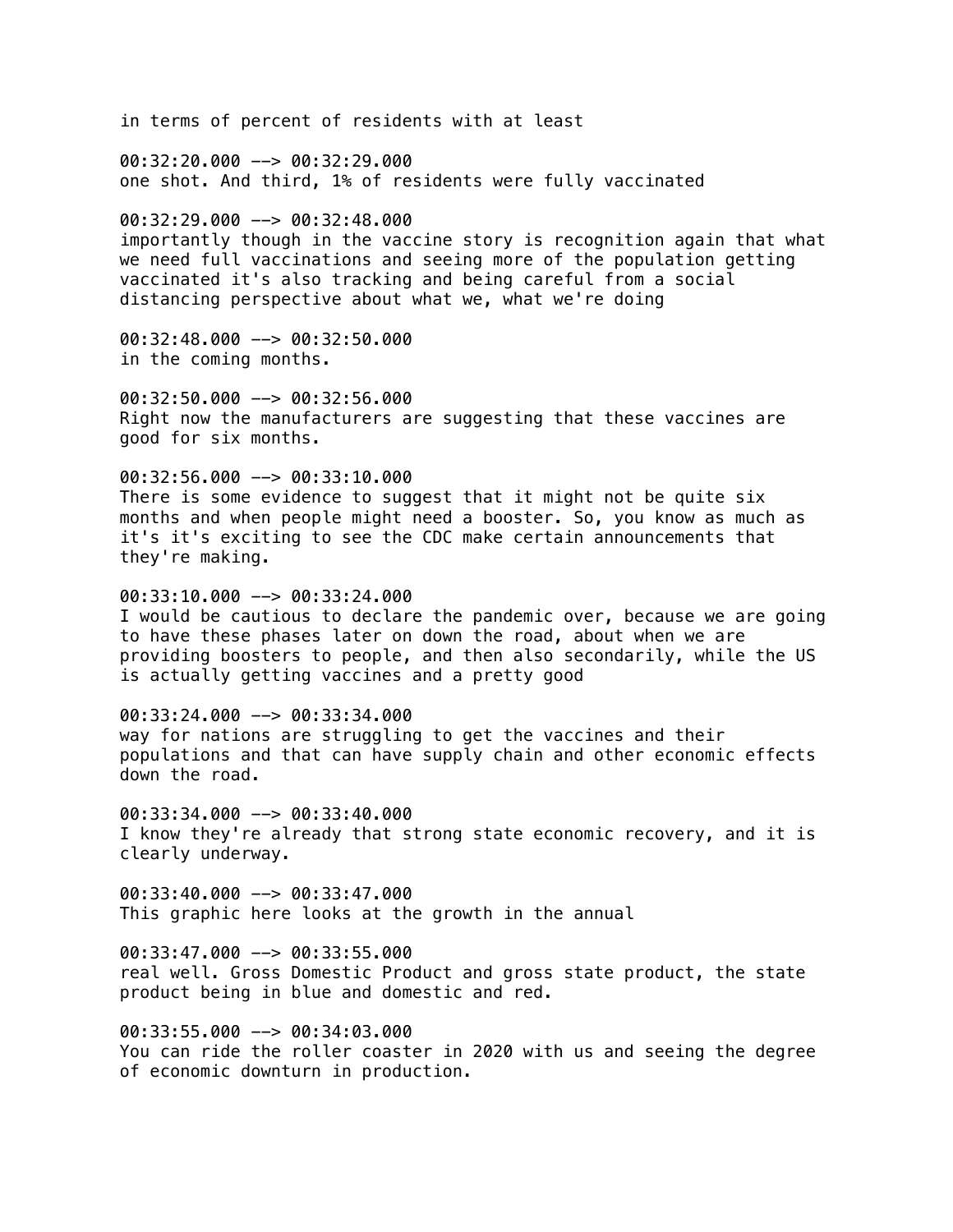00:34:03.000 --> 00:34:10.000 In the first two quarters, the beginning of recovery in q3 and then kind of stabilizing and q4.

 $00:34:10.000$  -->  $00:34:13.000$ As we push ahead into 2021.

# 00:34:13.000 --> 00:34:26.000

We see really strong growth in gross state product and then again that's the blue and we're projecting strong growth as we go ahead and why are we seeing such strong growth in Massachusetts, and especially compared to the US now, even though our unemployment

## 00:34:26.000 --> 00:34:42.000

rate is higher, because the industries that we are growing in tend to be high wage and highly productive. So, with that we've seen this gross domestic product, increasing at a faster rate Massachusetts then in the nation.

### 00:34:42.000 --> 00:35:00.000

Overall, the growth in q1 is extremely exciting, in part because most economists were expecting recovery to really take place in the second half of the year, and especially into the summer with the assumption that the pin that the vaccines working to

### 00:35:00.000 --> 00:35:20.000

circulate significantly through the population, until more like now getting into that April May zone, and to the credit of the Biden administration and other state governments, we did really well getting the vaccines through the population over the last

## 00:35:20.000 --> 00:35:39.000

few months. Secondly, the most recent stimulus was also effective getting more money into the economy. And, well, cash payments would be criticized, it had been criticized various points in time, during both in 2020 and 2021.

## 00:35:39.000 --> 00:35:58.000

They were effective boosts to the economy in the short run of keeping people paying for their housing and paying for essential goods that they needed labor force participation is bouncing back up again, which is another positive indicator and.

## 00:35:58.000 --> 00:36:13.000

That said, we are a little bit concerned at Mass benchmarks about a plateau plateau in the labor force participation rates. We were always we've been concerned for a long time about older workers or baby boomers moving into retirement ages and how that

00:36:13.000 --> 00:36:15.000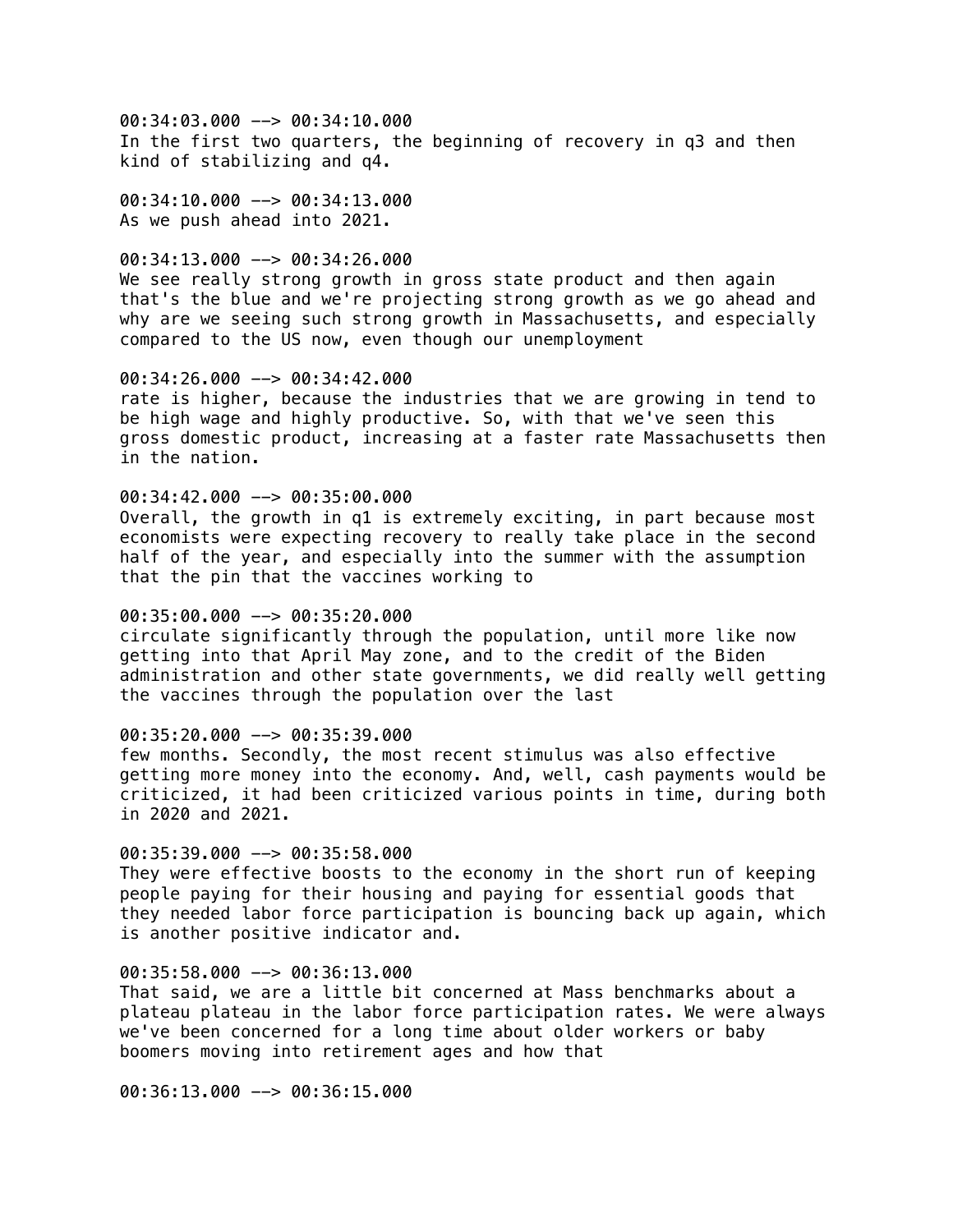might depress economic growth.

00:36:15.000 --> 00:36:22.000 Because of older workers moving into age groups that have lower labor force participation.

00:36:22.000 --> 00:36:44.000 As we saw labor force participation come down during the pandemic and obviously in this period with either discouraged workers are people dropping out of the labor market here, we see in this increase, and now the plateau way some of this will come back

00:36:44.000 --> 00:36:53.000 during the pandemic. Or maybe retire early. And what that might mean to economic growth, one term.

00:36:53.000 --> 00:37:04.000 You may not obviously the short term we do expect the economy to continue to grow throughout the rest of 2021 but that is one of the things that could slow us down a little bit.

00:37:04.000 --> 00:37:20.000 I noted already that are on the planet greatest down to 6.8% we had the highest in the nation in July and August, where we have the 14th highest now so it's still among the higher ones in the US but I'm not that concerned about where unemployment rate

00:37:20.000 --> 00:37:24.000 currently stands is I feel like it's, you know, moving in the right direction.

00:37:24.000 --> 00:37:28.000 That's where we stand, among other states.

00:37:28.000 --> 00:37:39.000 12 months into the jobs recovery we're still short over 300,000 jobs compared to where we were at our peak, a year ago. This graphic just shows the monthly.

00:37:39.000 --> 00:37:58.000 Change the shutdown started you know mid March so the effects were modest in March, but then obviously the decline and then our slow climb back up to, you know, normal level so we're still a ways off and I won't expect us to have recovered fully until

00:37:58.000 --> 00:38:06.000 probably the end of 2022 or in the 2023, even as the indicators.

00:38:06.000 --> 00:38:25.000 Before positive sector slowest to recover have been leisure and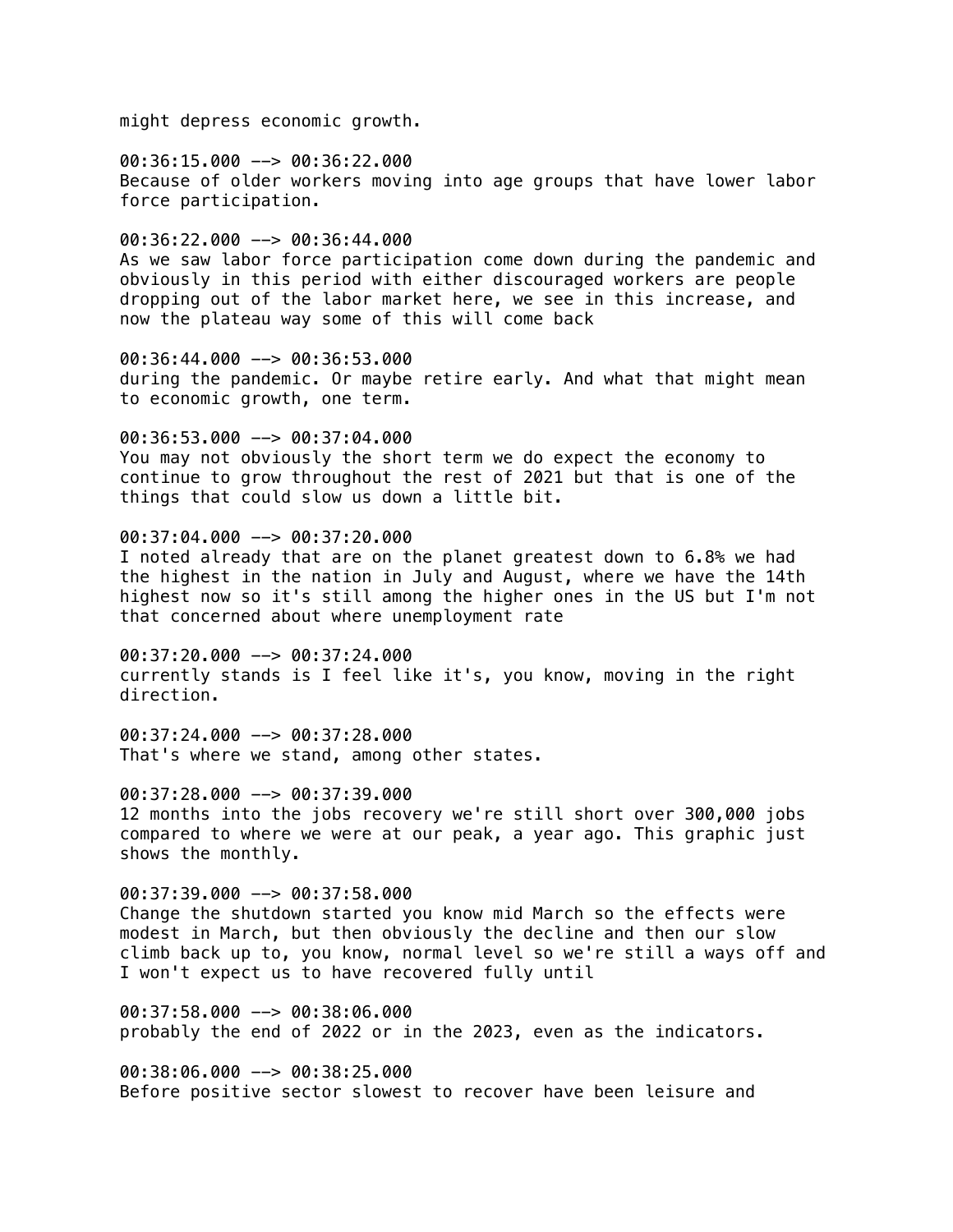hospitality and the and other services, other services is kind of a terribly named industry but includes a lot of personal service industries like, as I mentioned before, hair salons barber

00:38:25.000 --> 00:38:38.000 shops nail salons massage, those kinds of things. So leisure and hospitality grew substantially actually over this last quarter and last year last quarter and you can see some of that here in the way the line is moving.

00:38:38.000 --> 00:38:57.000 But that said, you we have a long way to go. And, in part, you know it's tied to loosening restrictions with social distancing obviously and I think with the summer months and seeing a more normal vacation or something closer to normal vacation season,

00:38:57.000 --> 00:39:09.000 we should see that continue to grow in the next few months but those are the industries that have been most impacted and as I was beating the drum earlier, obviously low wage sectors.

00:39:09.000 --> 00:39:11.000 In terms of the recovery.

00:39:11.000 --> 00:39:22.000 This is another new concept for us but we I was curious to see. Okay, well we're seeing recovery. Is there a geographic element to where we're seeing recovery.

 $00:39:22.000$  -->  $00:39:36.000$ And what we are finding is that the Boston Cambridge. Next up, which is a large metropolitan labor market has been recovering the fastest out of most of the regions in the state.

00:39:36.000 --> 00:39:39.000 I'll touch on Barnstable a second.

00:39:39.000 --> 00:39:46.000 And we see this kind of lag a bit in Springfield lag a bit and lemon stern gardener.

 $00:39:46.000$  -->  $00:40:01.000$ We're going to continue to track this just to see how this moves but we did see during the Great Recession that some of some regions just took longer to recover that others, Springfield in particular but so is that going to happen again.

00:40:01.000 --> 00:40:05.000 As we reopen Barnstable was an odd one.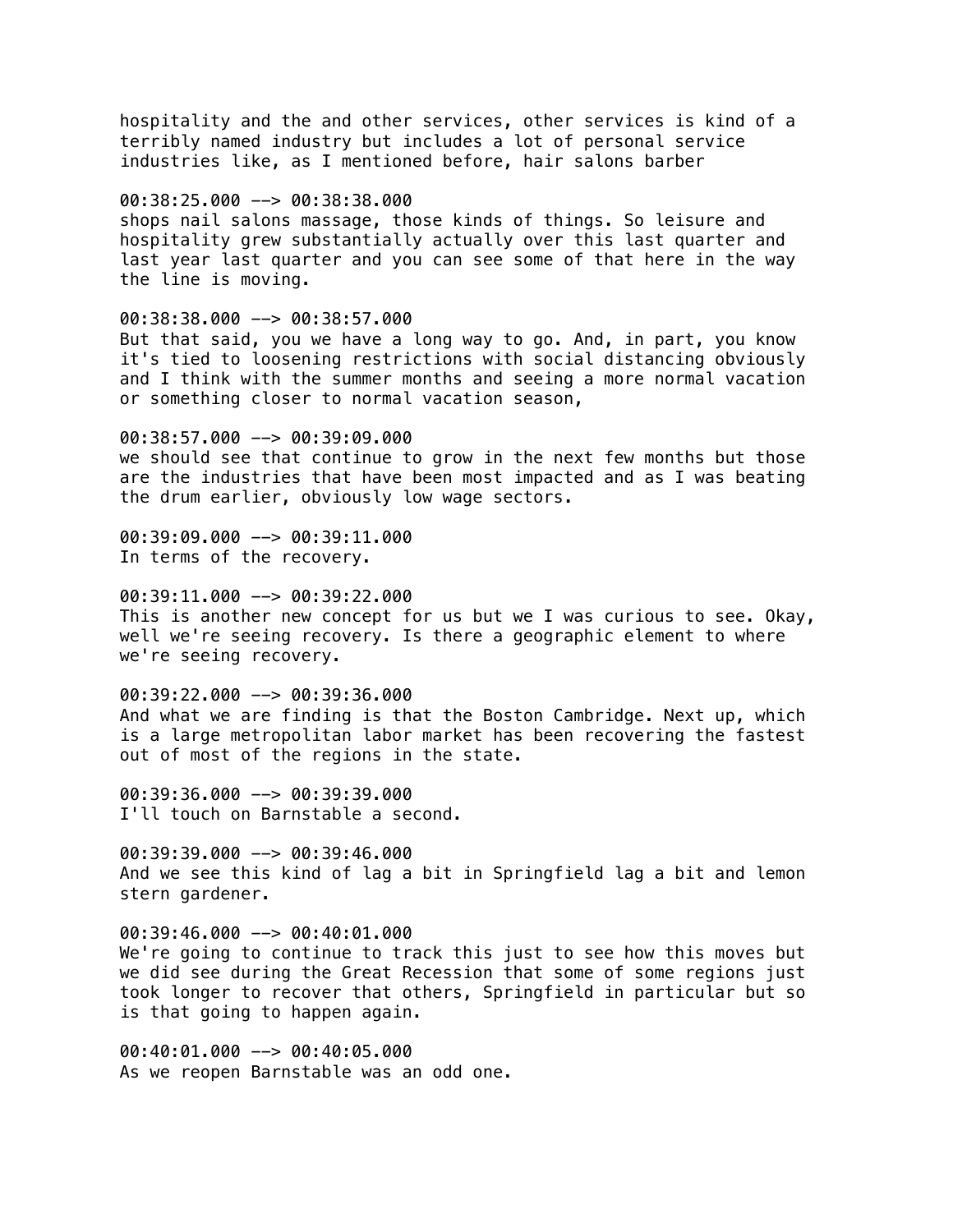00:40:05.000 --> 00:40:08.000 And we're going to continue to explore this one.

00:40:08.000 --> 00:40:09.000 Just to see.

00:40:09.000 --> 00:40:26.000 I don't know how much seasonality was a factor here and why there's so much similar, you know, we're looking at March to March here right so that was already probably a down period for Barnstable in terms of its employment last March to this March.

00:40:26.000 --> 00:40:41.000 So I want to play around a little bit because of just the unique nature of its of its economy but still nonetheless, a concept that I wanted us to play with some as we thought about who is experiencing recovery and just a couple more slides here.

00:40:41.000 --> 00:40:55.000

I know that personal consumption earlier had has been on the rise. And I just important to point out the ways in which you see these little blips that occur, or the spikes that occur and they're tied to stimulus dollars.

 $0.40:40:55.000$   $\rightarrow$  00:41:01.000 So we see, you know, this decrease happens as we, as the unemployment.

00:41:01.000 --> 00:41:18.000 Bonus came out of the out of unemployment checks. So there's less money to spend, but then there were these other elements of stimulus that were kicked through the population that kind of helped with boosting the economy.

00:41:18.000 --> 00:41:20.000 During the pandemic.

 $00:41:20.000$  -->  $00:41:36.000$ New eviction filings for non payment of rent said, had been declining have been declining and now they're reaching pre pandemic levels we obviously had the eviction moratorium the moratorium was lifted we have an eviction diversion program but there were

#### $00:41:36.000$  -->  $00:41:53.000$

activities that were taking place in evictions. This is the big thing that that public policy folks are going to keep focusing on is what's going to happen in this housing stability space, especially for renters, you know, because even an eviction moratorium.

00:41:53.000 --> 00:42:04.000 Well, it was a great effort, you know if people are 456 months back on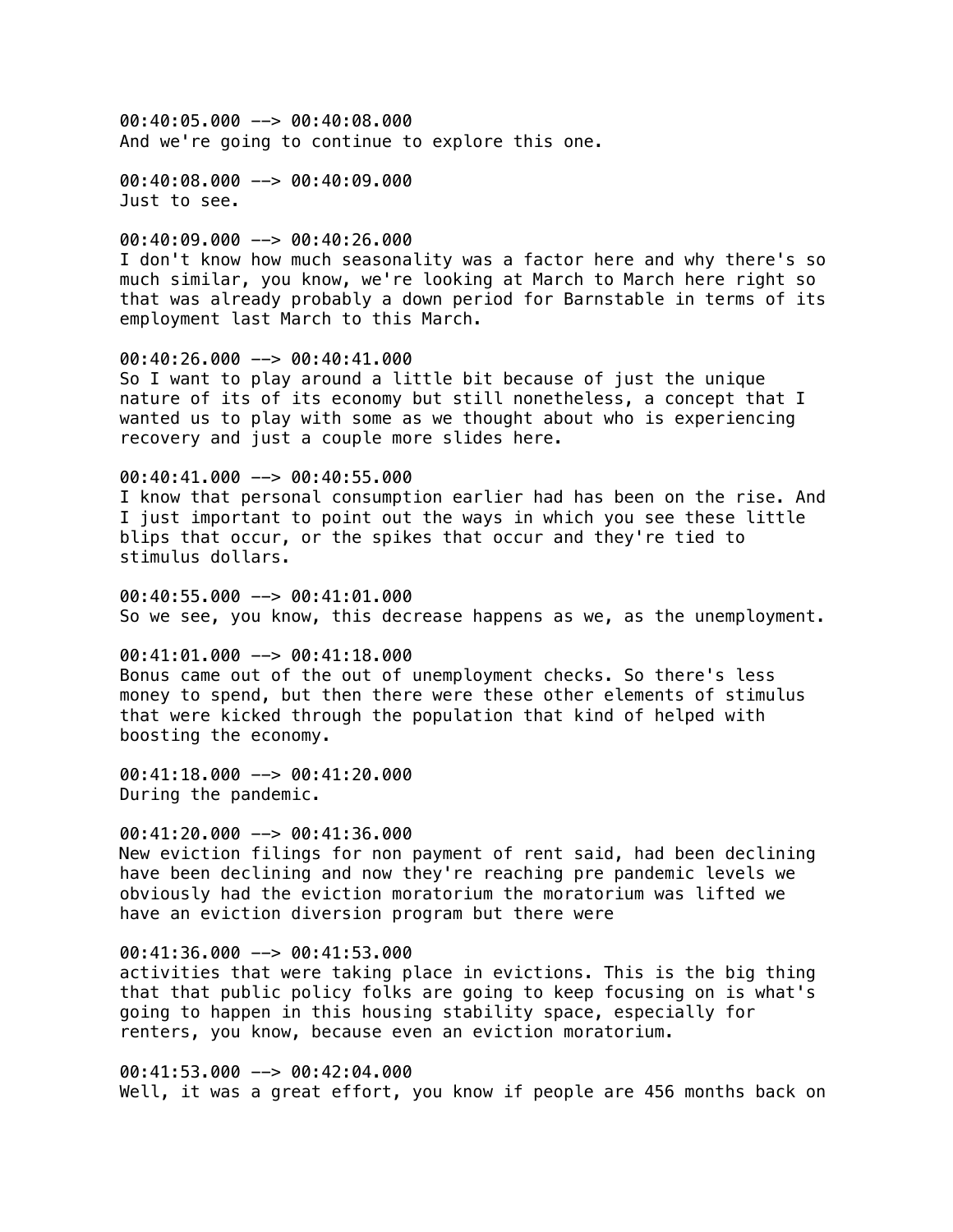their rent, and we're already low income to begin with, there's a certain element just kicking the can down the road.

00:42:04.000 --> 00:42:16.000

So, how to continue to help with that situation will be critical for the state going ahead, especially as housing costs are all had been a problem for us, long before the pandemic.

00:42:16.000 --> 00:42:18.000 So big question marks.

00:42:18.000 --> 00:42:32.000 You know what, going ahead conditions of state and local budgets for fiscal 21 and beyond. Actually, we're doing okay on this tax revenues in Massachusetts, we're actually above expected.

00:42:32.000 --> 00:42:39.000 They didn't they weren't as hard as we originally expected when the pandemic started so so that's good news.

00:42:39.000 --> 00:42:43.000 You know I mentioned about the affordability of housing already in childcare.

00:42:43.000 --> 00:42:55.000 There's been a lot of attention recently about the importance of childcare as a economic development strategy we already have high childcare costs in Massachusetts and as we learned acutely this year.

00:42:55.000 --> 00:43:06.000 It's hard for people to work if they don't have childcare, whether it's online learning for their children, or, you know, preschools or daycare centers not being open are available.

00:43:06.000 --> 00:43:09.000 So that's a good, that's a critical issue going ahead.

00:43:09.000 --> 00:43:39.000 The role of the continued vaccinations and economic recovery and I already noted, one is getting these first round of shots out there but it's continuing to track what the shots are doing for Kobe, I mean naturally we're not going to defeat coded 19 in

00:43:39.000 --> 00:43:41.000 dealing with this illness.

00:43:41.000 --> 00:43:53.000

But it's important to recognize that we're not sure the effectiveness of the vaccine, in terms of length of time, and it'll be important to stay on top of this, as we go into let's say the fall and winter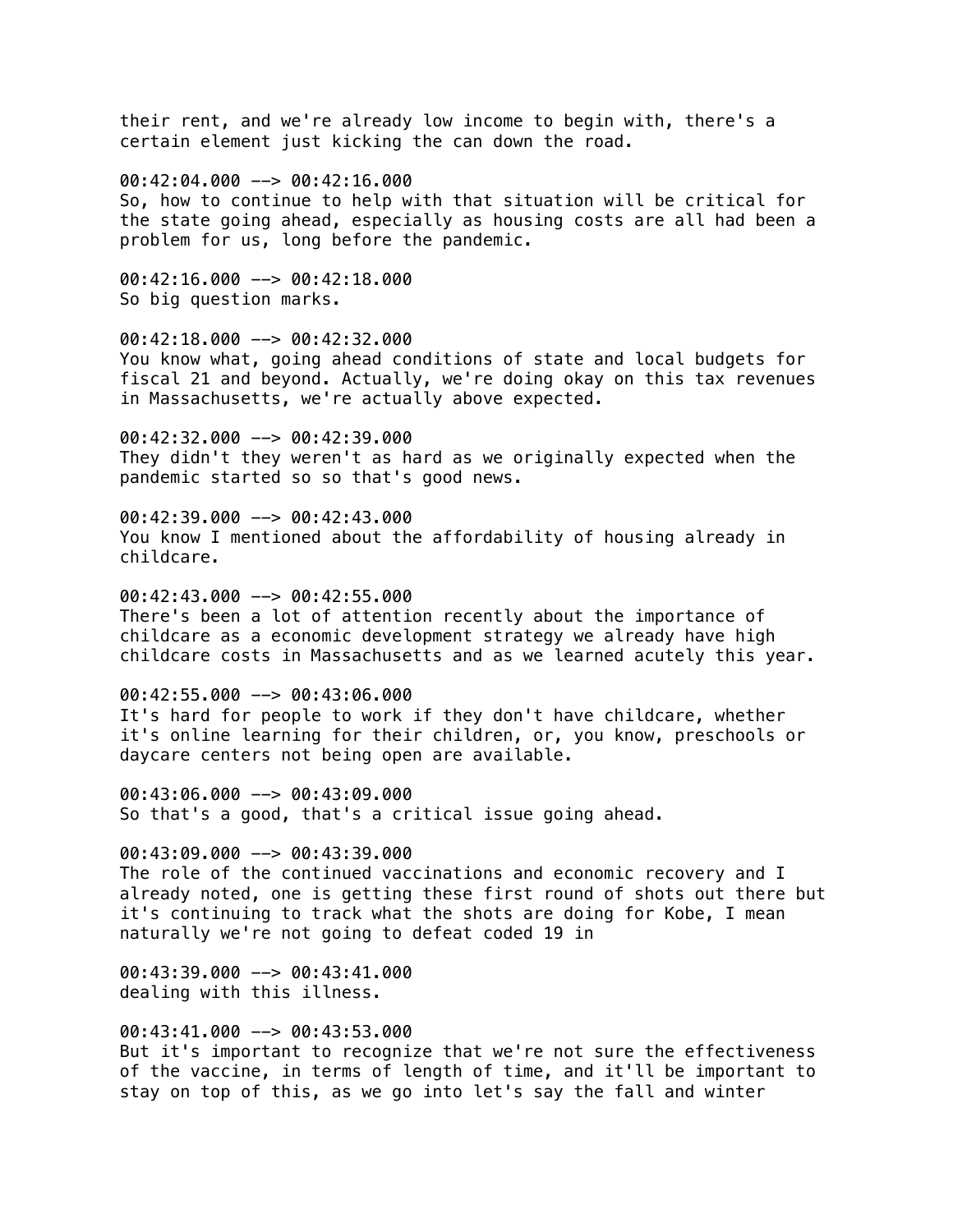months.

00:43:53.000 --> 00:43:57.000 And we saw what already happened with a spike in cases.

### 00:43:57.000 --> 00:44:10.000

As long as we have the vaccine I think will will effectively be able to control elements of the crisis but I wouldn't necessarily burn my masks quite yet, because there's going to be more to learn in the coming months.

### 00:44:10.000 --> 00:44:25.000

Obviously we had existing public policy challenges in Massachusetts already tied to infrastructure and other issues, whether it be high speed internet and broadband wastewater transportation in general traffic and Massachusetts in Greater Boston in particular

### 00:44:25.000 --> 00:44:40.000

was a disaster. And as we start returning to more regular economic activity, what does that look like, what, there are questions about low interest rates and when is inflation, a concern that fed knows more about this than I do.

 $00:44:40.000$  -->  $00:44:44.000$ and it's generally not been terribly concerned about it.

# 00:44:44.000 --> 00:44:57.000

And then, different elements of either the rescue plan and I would even put the transportation plan, like cement transportation infrastructure planning here for what that would mean for stimulus in the economy, and I think lastly what you don't have here

# 00:44:57.000 --> 00:45:07.000

is a bullet but should be one is. Now what is the future work look like post pandemic. There's been a lot of conversation about well now we can work remotely.

# 00:45:07.000 --> 00:45:25.000

What does that look like going ahead, I, I do think that too much is said about this idea that we're totally free agents about where we live, relative to where we work, but there's clearly going to be an impact on commercial real estate.

#### 00:45:25.000 --> 00:45:40.000

And what does that look like, you know, six months from now, a year from now two years from now. I think the important story here. I keep stressing is that we're not going to know the answers to all these things, right away you know, whether it's what

00:45:40.000 --> 00:45:48.000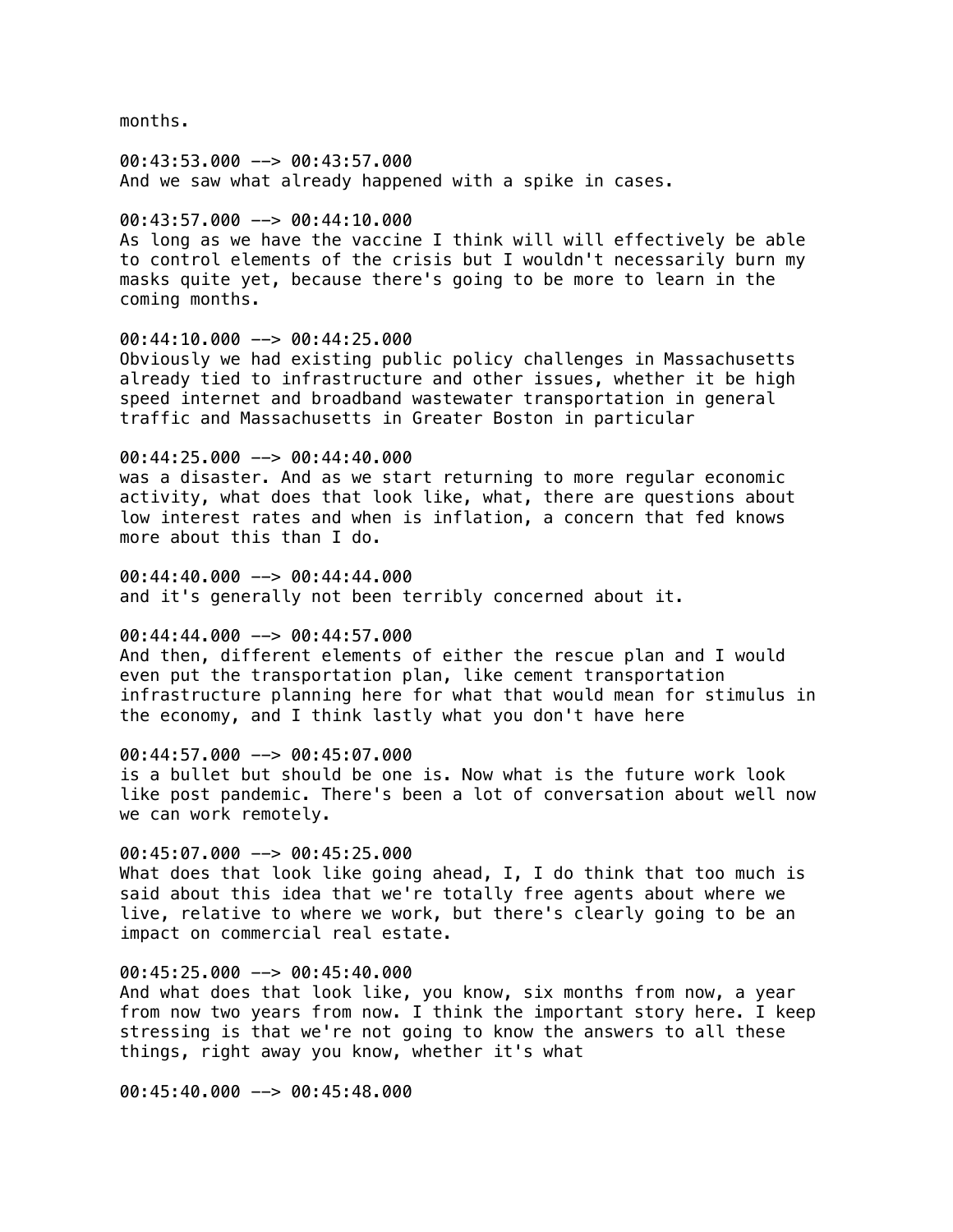has happened to housing prices which markets have changed, you know, or that you know like are the suburbs hot now permanently.

00:45:48.000 --> 00:46:04.000

Similarly with commercial real estate, what's going to happen there and seeing employers make strategic decisions about what they do and I see this both as a watcher of the economy but also as a boss because you know we had space in Boston and early in

00:46:04.000 --> 00:46:06.000 early in the pandemic gave it up.

00:46:06.000 --> 00:46:14.000 But now that we're getting to the end, I just had a conversation with my executive director about like okay well when do we have space in Boston again, so.

00:46:14.000 --> 00:46:24.000 So with that I think I did run over but I felt good about the content so I'm happy to answer any questions that you guys have, and and take it from there.

00:46:24.000 --> 00:46:30.000 Mark, thank you. There are two questions that are in queue. So I'll ask the first one.

00:46:30.000 --> 00:46:39.000 So is the stagnation reduction in population growth also tied to a lack of affordable, accessible childcare.

00:46:39.000 --> 00:46:50.000 I think all elements of cost in Massachusetts, is it will be, is a factor in that right you know,

00:46:50.000 --> 00:47:07.000 making it work in a being low and moderate income and a high class state is a challenge. Right. And so I think that all the pieces of the puzzle that go into what it make takes to make ends meet, is a factor in labor force growth, but also population

00:47:07.000 --> 00:47:21.000 growth, and we have a lot of great things going for us and Massachusetts, you know, our bones are we have, we have good bones here, right, good industries, good quality of life in general, but I think for as public policy makers the cost of living in

00:47:21.000 --> 00:47:24.000 the state has to be front of mind.

00:47:24.000 --> 00:47:30.000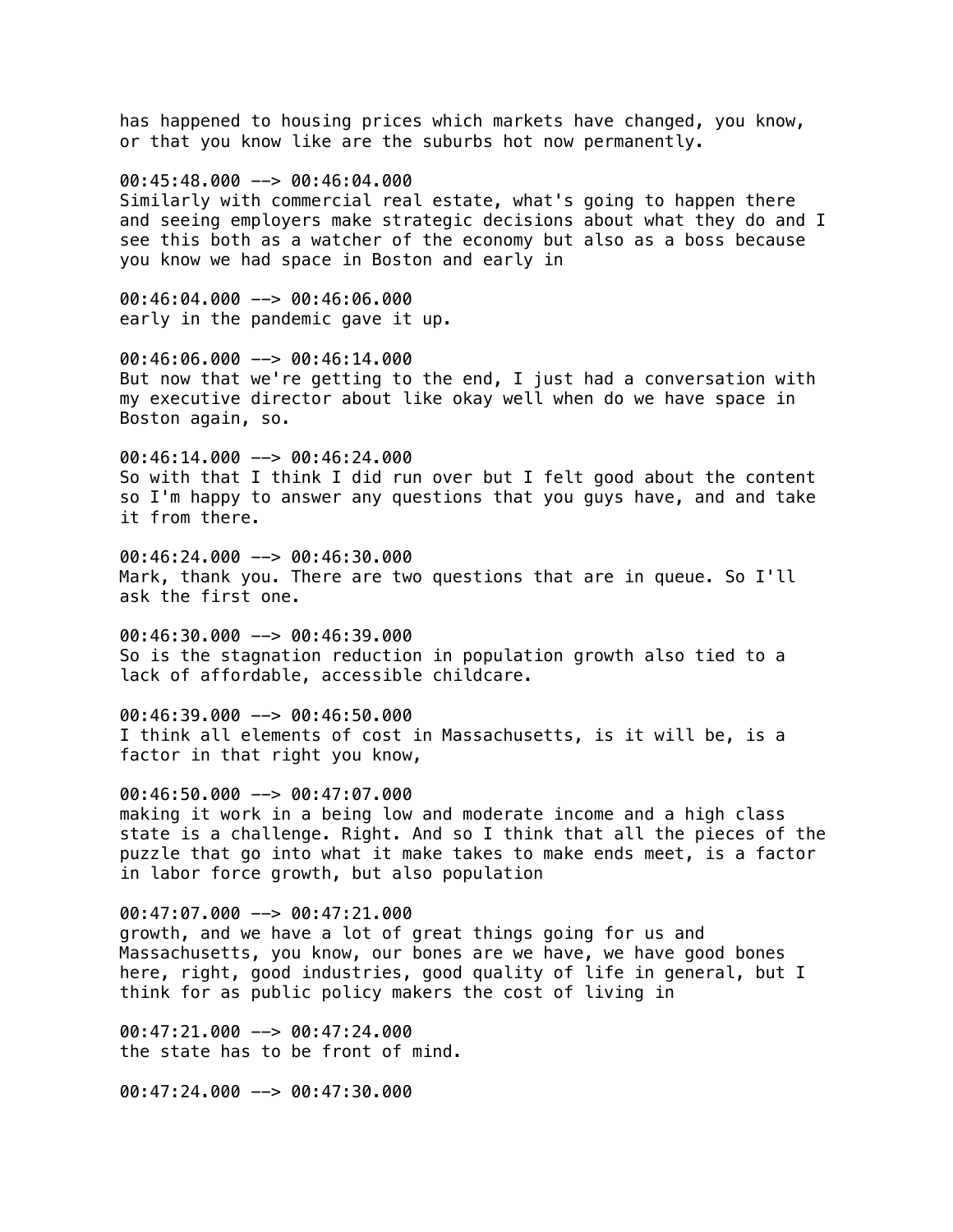And that's childcare is one, and in housing is another.

00:47:30.000 --> 00:47:32.000 Thank you.

00:47:32.000 --> 00:47:39.000 The next question is how do you measure what people spend their stimulus checks on. Yeah, so, uh, thanks Peter.

00:47:39.000 --> 00:47:42.000 Good to see your question in here.

00:47:42.000 --> 00:47:53.000 So that came, and I'm sorry if I ran over that too fast, but the that came from the, the pulse survey that the Census Bureau put out.

00:47:53.000 --> 00:48:11.000 So that's been an evolving tool that the Census Bureau has, so they've been adding questions to it but they do a weekly survey of residents to ask, various questions about how the pandemic has affected their lives, economically, and in terms of work life

00:48:11.000 --> 00:48:18.000 balance and that kind of stuff in that kind of stuff. And then they had a similar module that goes out to businesses.

 $00:48:18.000$   $\rightarrow$  00:48:25.000 I have a presentation that I'm doing in two days that has a much larger section on the pulse survey but they were giving me more time to talk.

00:48:25.000 --> 00:48:29.000 So, but that's where that came from.

00:48:29.000 --> 00:48:30.000 Thank you.

00:48:30.000 --> 00:48:48.000 We may want to tune into that next one that you do in a couple days. You know what I think just generally is one of the things you know when we saw the data and the impact Brockton in OC PC regions really lumped into Boston, and they are two different

00:48:48.000 --> 00:48:58.000 kinds of mechanisms and right i mean we don't have the, we have, we have transportation in Brockton going up but if you get into the middle section of OC PCs region.

00:48:58.000 --> 00:49:15.000 It's just kind of hard I'm wondering if you've been able to take a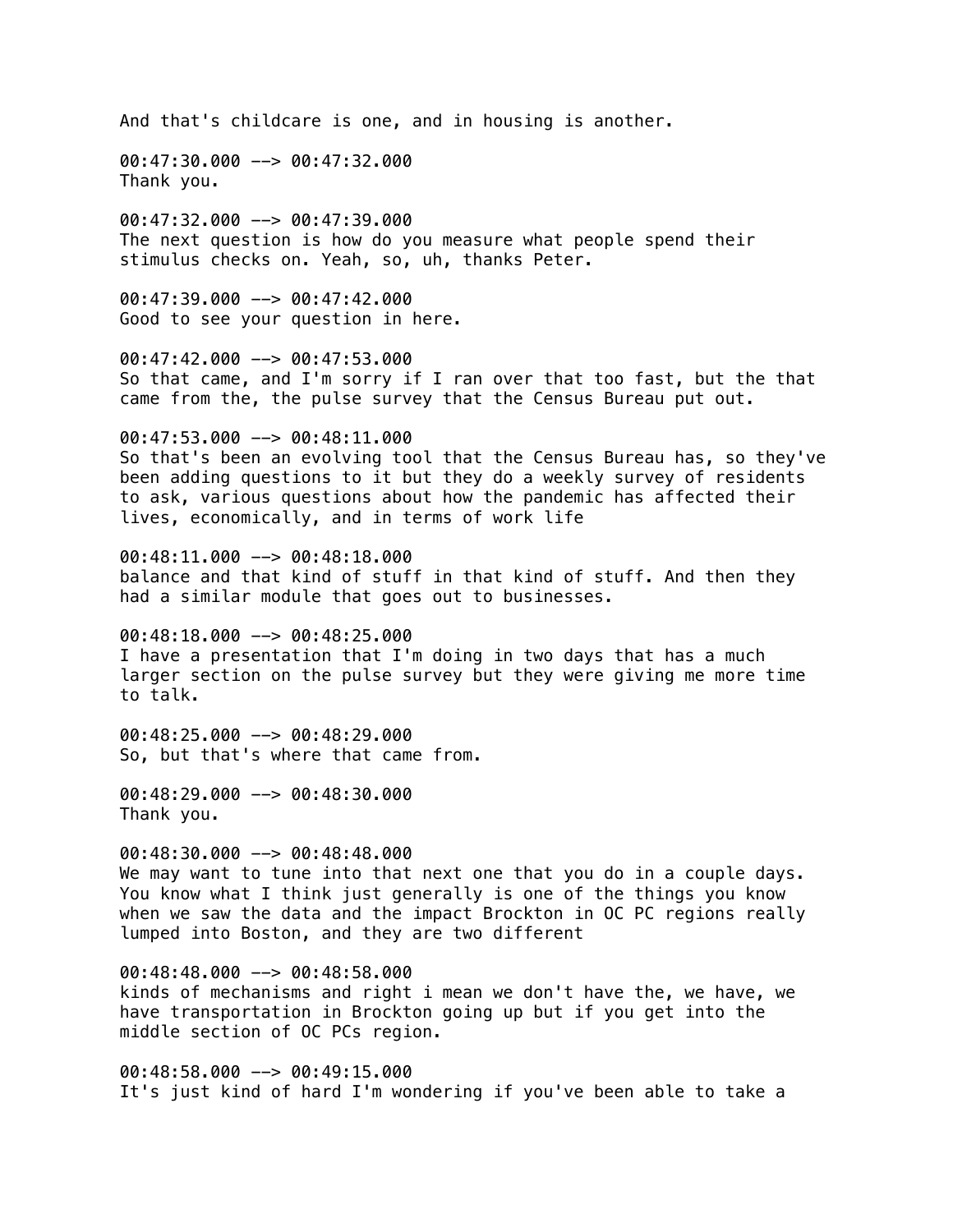look at some of that data yet just to kind of separate us out and see what kind of impact that was the map that you had, where the Cape Cod was was kind of in that dark green right so

### 00:49:15.000 --> 00:49:31.000

we have not in that particular measure. Eventually we'll be able to break places out more directly the issue right now is the lag on employment data, and the kind of drill down over time so right now we have available at the larger metros, but we'll be

### 00:49:31.000 --> 00:49:51.000

able to kind of customize as more data come available from say like, yes 202, which comes from the state and those kinds of things. That said, we have noticed that, you know, some workforce development areas, which is another measure that we use, we're

#### 00:49:51.000 --> 00:50:00.000

showing a disproportionate share of claims, and we saw elements of the south coast was one of them so there were this this impact that we were seeing there and I don't have enough data those data.

### 00:50:00.000 --> 00:50:15.000

So, but it is something that we can definitely dig into, and maybe come back and share be great, it actually leads right into leave field some questions will you be doing the refresh on this from time to time and.

00:50:15.000 --> 00:50:26.000 Yep. We are joined at the hip mark, and I just think that's really healthy for us right this discussion that that we that the presentation and some of the questions that are being asked.

#### 00:50:26.000 --> 00:50:33.000

I think hearing from us what sort of like is on our mind about, you know, wanting to see a little bit more of a drill down.

#### $00:50:33.000$  -->  $00:50:49.000$

And I'm just looking at just another open question is that just please elaborate this for Mary Ellen Brett from necessarily. Please elaborate on your comments regarding pros and cons of continuing remote work in relation to greater economic impact, Mark.

00:50:49.000 --> 00:50:53.000 Do you

00:50:53.000 --> 00:51:01.000 see that quite.

00:51:01.000 --> 00:51:10.000 Well, I think. So a few things on this. Um,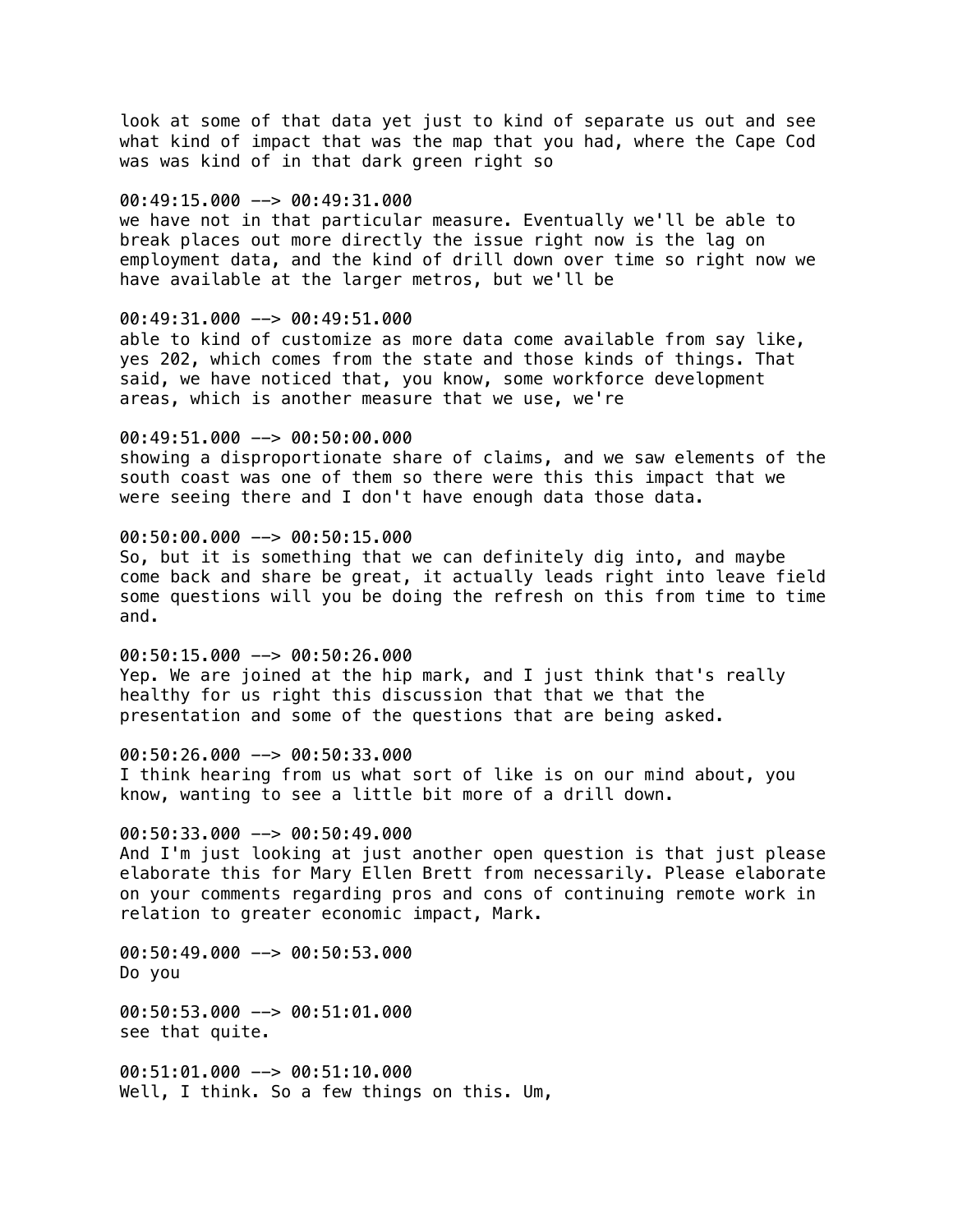#### $00:51:10.000$  -->  $00:51:26.000$

I think some of the comments I was making here is that the value or the experiences of remote work or not, you know, really isolated, what the economic effects were for different people right so for my, my wife and I both working knowledge industry we've

## $00:51:26.000$  -->  $00:51:36.000$

worked for I've worked from home for over a year straight, but every paycheck came. Everything was was, you know, it was nice, actually to cannot compete anymore.

00:51:36.000 --> 00:51:52.000 You know, so these elements for educated middle class suburban dwellers. You know there was this was just a different kind of recession. Then for low wage workers who who required face to face interaction.

#### 00:51:52.000 --> 00:52:09.000

I think the big question is going to be this kind of reshuffling now as we move ahead, and what, you know, what does the downtown office space situation look like, and what is the, the spin off effect on the little.

 $00:52:09.000$   $\rightarrow$  00:52:17.000 The little sandwich shop and whatever I mean I had a barber race to go to for 10 years in downtown Boston hadn't seen him in a year and a half because I'm getting my hair cut.

00:52:17.000 --> 00:52:19.000 Now, in Natick.

00:52:19.000 --> 00:52:24.000 So, you know, so I don't. So there's there are those kinds of those issues.

 $00:52:24.000$  -->  $00:52:28.000$ So I think that that's part of what I was talking about there.

00:52:28.000 --> 00:52:38.000 And now I see this question from Jeremy is plenty Jeremy I one good to see you again. It's been a long time, and I identified your chat, and I was going to address it actually.

# 00:52:38.000 --> 00:52:53.000

So, yes, it is actually increased competitiveness and Massachusetts, the question is has COPD increased decreased competitive competitiveness of mass industries Life Sciences healthcare, education, we've definitely seen some positives in this, and in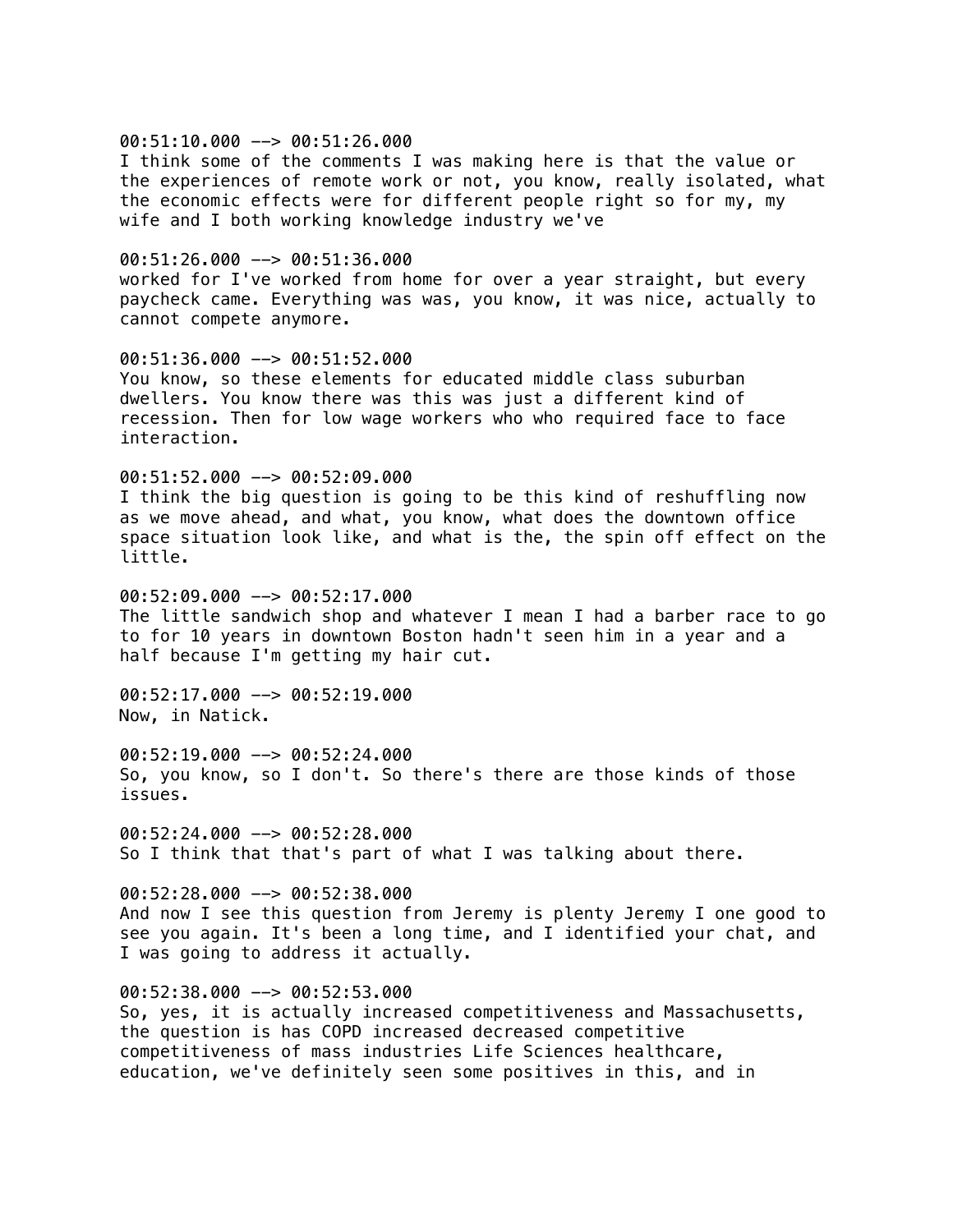# 00:52:53.000 --> 00:53:13.000

part, our professional technical in professional technical business services sector, saw strong is basically where it was pre recession if you dig into the sector, what you actually see his research and development has grown substantially during the pandemic

00:53:13.000 --> 00:53:22.000 and is actually caught up in terms of employment compared to pre pandemic. So I think our strengths and life sciences, drug fam.

00:53:22.000 --> 00:53:33.000 Pharmaceutical manufacturing and so on, puts us at a competitive advantage as a state. Obviously our strength and health care as well.

00:53:33.000 --> 00:53:42.000 There are concerns with higher ed, for obvious reasons. I mean, one is the degree to which higher ed has relied on,

00:53:42.000 --> 00:53:49.000 you know, public dollars for So thinking about you know you, the mass system and so on.

00:53:49.000 --> 00:53:55.000 I think the other thing with higher ed that we need to think about is like when you have a fertility decline.

00:53:55.000 --> 00:53:57.000 What does that mean 18 years from now.

# $00:53:57.000$  -->  $00:54:15.000$

And we already had a bit of a decline coming because we had a birth decline a significant birth decline. For the Great Recession, so I think colleges and universities, and the workforce later, we definitely have this unfortunate dearth of people coming.

 $00:54:15.000$  -->  $00:54:18.000$ So I am worried about what that what that means.

00:54:18.000 --> 00:54:24.000 competitively for those sectors and we're seeing some of the ramifications now as we've seen a lot of these small liberal arts colleges closing.

00:54:24.000 --> 00:54:35.000 So if I'm going to be handing this over to Joanne, because I was just focused on the q amp a and I minimize my chat there's all these questions in chat so Joanne Will you take it from here please.

00:54:35.000 --> 00:54:40.000 Um, so there's a question, there are few questions in here about data.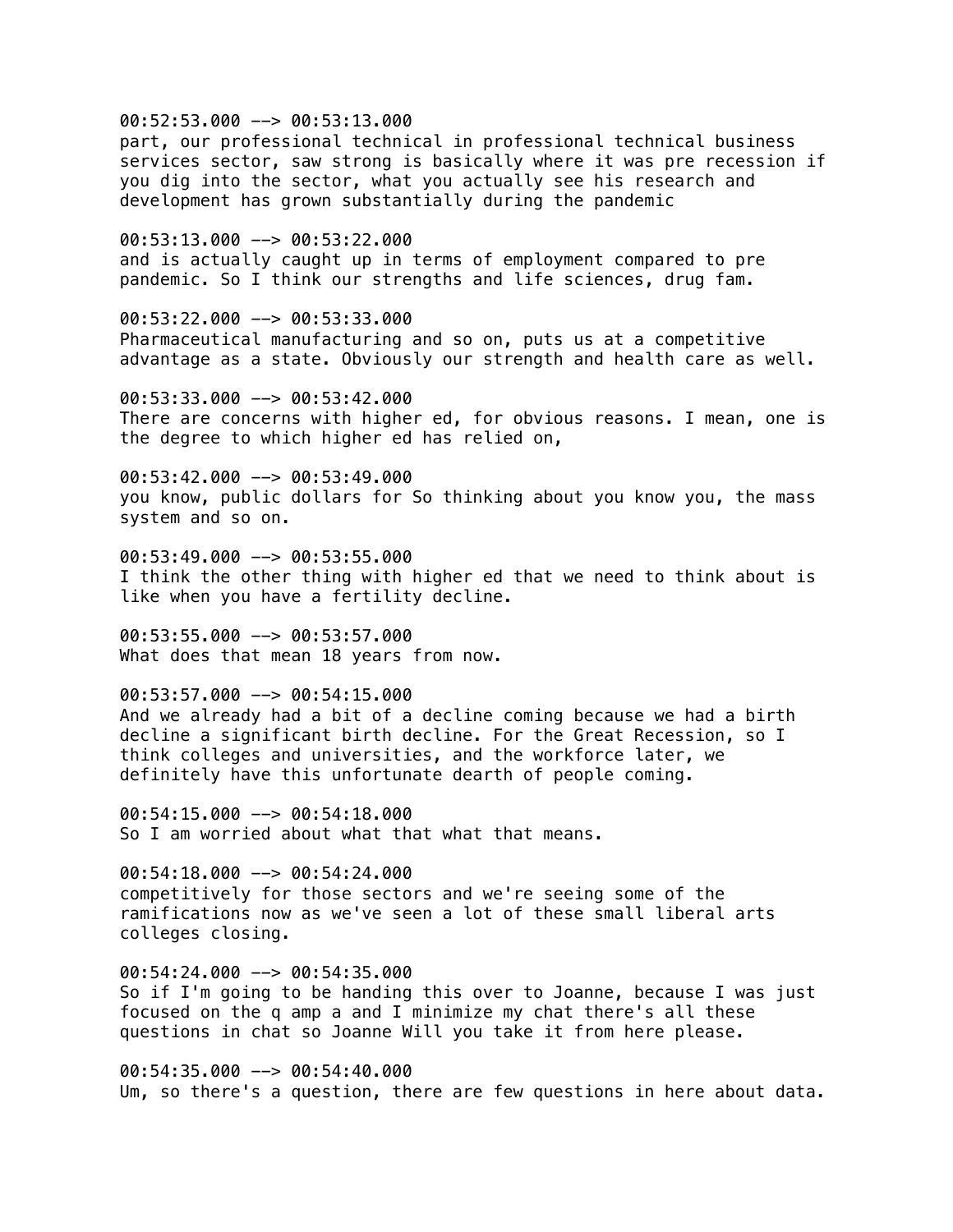$00:54:40.000$  -->  $00:54:46.000$ Mark so one of them I think refers to slide 12.

00:54:46.000 --> 00:54:50.000 Carrie Richards asks, How is this measured is it just felt supported.

00:54:50.000 --> 00:55:02.000 Carrie if you're still here. Yeah, if you go back to my 12 months. Let me pull up slide 12 and see. Carrie I think you're still on if you want to raise your hand.

00:55:02.000 --> 00:55:11.000 That is a self reported, if it's the pulse survey, all this pulse survey stuff was self reported and that was one about whether or not you can work from home.

00:55:11.000 --> 00:55:15.000 And so that is a self reported thing Yeah.

00:55:15.000 --> 00:55:23.000 sorry I've allowed you to speak. Does that answer your question. Yes, that's exactly what I was asking Thank you Okay great, Thanks.

00:55:23.000 --> 00:55:35.000 Alright, we've got another question for Mark to job deficit numbers include jobs that had workers furloughed.

00:55:35.000 --> 00:55:37.000 Those are.

00:55:37.000 --> 00:55:43.000 Yes. So, those are jobs that aren't that aren't right now.

00:55:43.000 --> 00:55:49.000 So so that that counts as part of the negative.

00:55:49.000 --> 00:56:04.000 Um, and then we've got a question and a bit of a comment curious to hear your thoughts on the e commerce trends, and the increasing warehouse demands animal Amazon and she's closer, and the historically low industrial real estate indicators like vacancy

00:56:04.000 --> 00:56:08.000 percentage rate.

00:56:08.000 --> 00:56:10.000 Right.

00:56:10.000 --> 00:56:16.000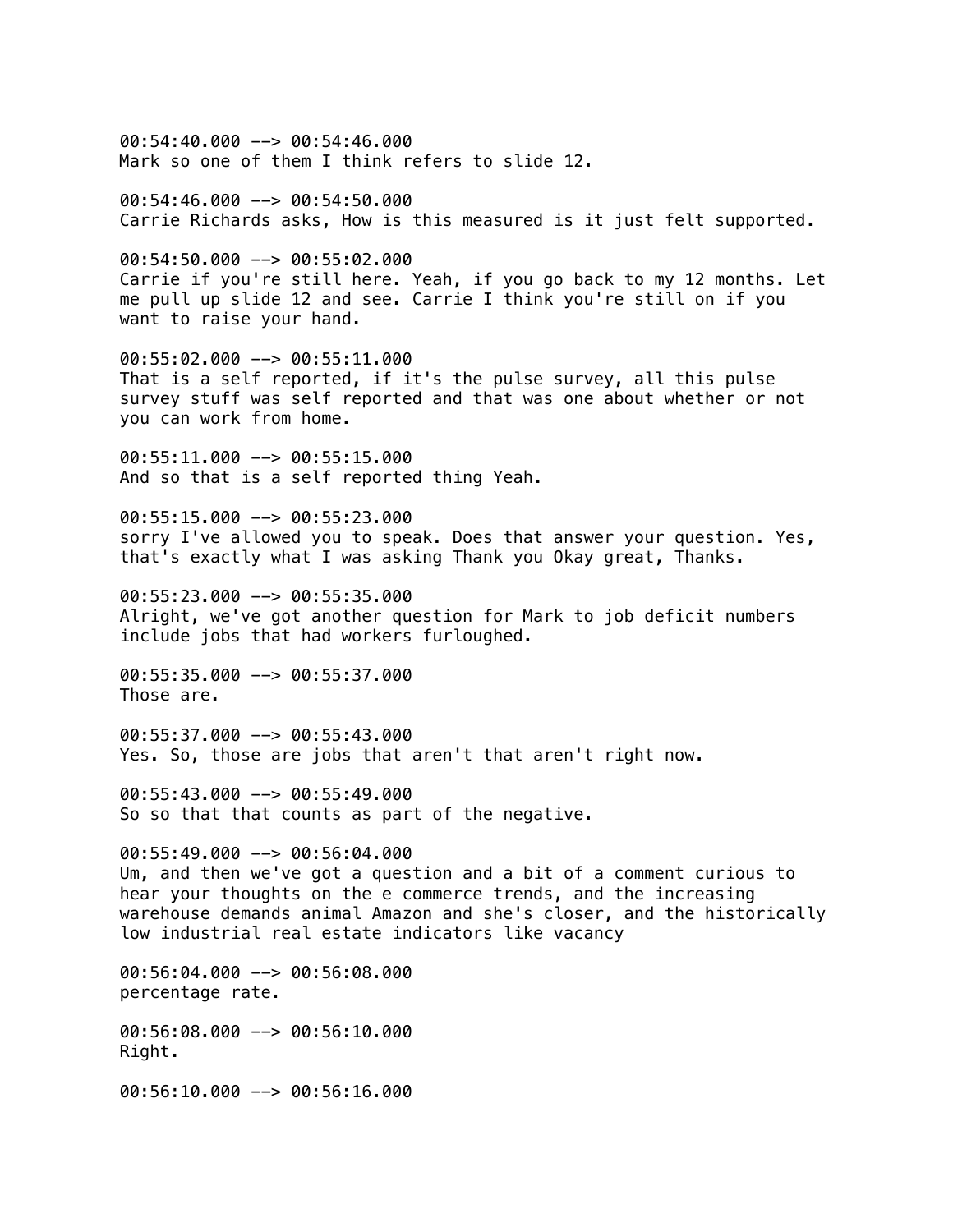I think it's a great question. Um, you know anything. and then 00:56:16.000 --> 00:56:31.000 I'm not sure I have a great answer for it yet. 00:56:31.000 --> 00:56:45.000 It's interesting the ways in which I think Kogut is an accelerant to some of the other challenges that we've seen in the economy overall, whether it is the adoption of telework or what some of the things that occurred mean for bricks and mortar types 00:56:45.000 --> 00:57:03.000 of businesses, and people leaning on know Amazon and these kinds of things more to pandemic was a trend we were already starting to see a, so I do think it raises some interesting questions about space, and how we want to use space long term in the region. 00:57:03.000 --> 00:57:11.000 That said, there are opportunities within that we've already seen some conversations happening locally about repurposing commercial space and office space. 00:57:11.000 --> 00:57:14.000 As for lab, and or housing.  $00:57:14.000$  -->  $00:57:19.000$ So while we may have 00:57:19.000 --> 00:57:25.000 a excess supply of commercial real estate at some point we do not have an excess supply of housing. 00:57:25.000 --> 00:57:33.000 So there may be ways in which we repurpose some of the things that we've done before so I think that's some of the interesting public policy things that come down the road. 00:57:33.000 --> 00:57:46.000 Right. I think we've got time for one more question I know it's one o'clock but I thought this was an important one. So, we have an attendee who was asked if there are any specific recommendations you would give to someone who's going back to business 00:57:46.000 --> 00:57:52.000 or starting a business during this age of 19 and off the back of that. 00:57:52.000 --> 00:58:03.000 Dr Melnick I just like to ask as well a lot of the folks on the call today are working at a very local level on economic development and recovery.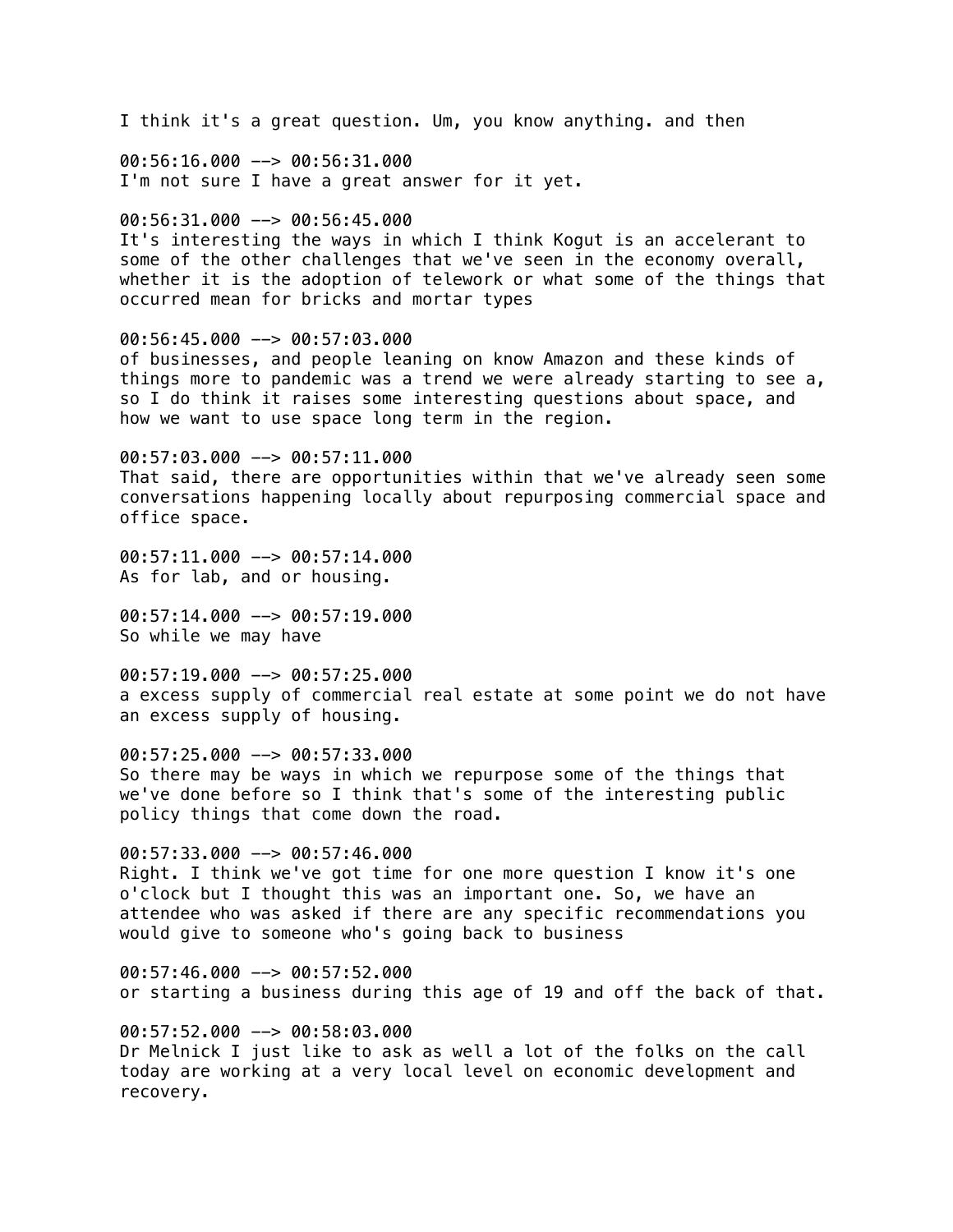00:58:03.000 --> 00:58:10.000 What are your recommendations if you have any for very local development, and what can be done.

00:58:10.000 --> 00:58:17.000 So, a few things. So when it comes to the business person, right.

#### 00:58:17.000 --> 00:58:29.000

I think it's working, you know, reaching out specifically to your municipality or your regional planning agencies and you know the Chamber of Commerce type folks and so on.

# 00:58:29.000 --> 00:58:45.000

There is a lot of money that is spinning through the system right now, to try to help stimulate economic growth, or, or, you know, and I know that like there's been a series of planning studies that different regions have tried to put, put together on

## 00:58:45.000 --> 00:59:02.000

how do we use this ARPA money, right. So I think that, you know, if you're starting a small business I think reaching out in more now than ever to those professional organizations, those municipal organizations that can help give you a hand because there

### 00:59:02.000 --> 00:59:13.000

may be resources at your disposal that are going to help help get you started that aren't may not always be there and then on the municipal and then for the local practitioner side.

#### 00:59:13.000 --> 00:59:26.000

You know, I think it's a similar issue about you know understanding what resources are available, you know we have a, obviously, a different administration in place, a different you know governing philosophy and I think there's going to be more resources

#### $00:59:26.000$  -->  $00:59:42.000$

from the federal government over the next, however long to help. So I think, you know, planning smartly around some of these issues, is, is critical and then I then I do think generally in Massachusetts you know some of this is, you know, there are challenges

#### $00:59:42.000$  -->  $00:59:51.000$

we're demonstrating more acutely in a pandemic but it's, you know, continuing to identify growth industries and sectors.

# 00:59:51.000 --> 01:00:02.000

And in trying to find ways in which we can tie regional economies back to existing strengths that we had in Massachusetts, particularly as it relates to high tech.